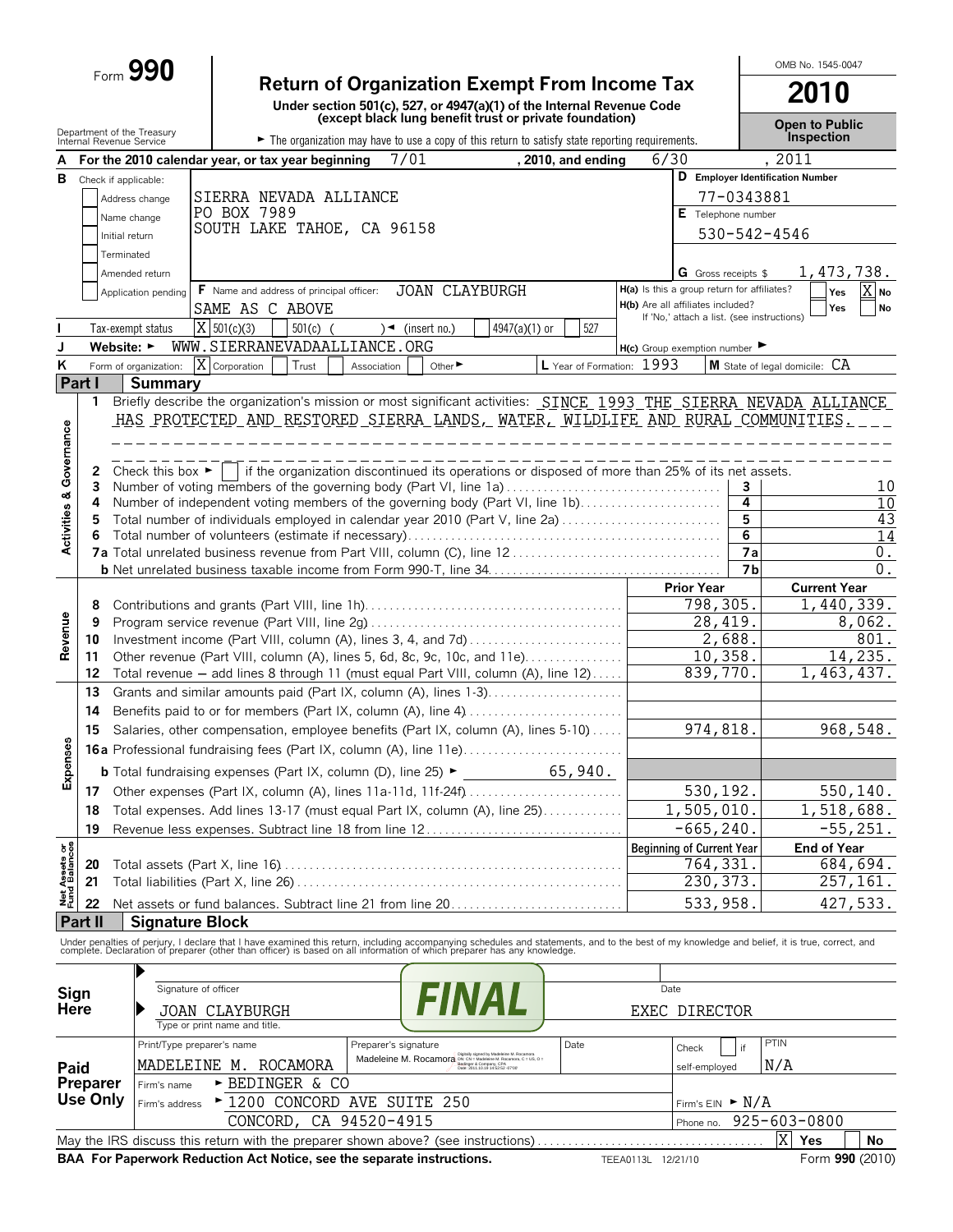|                 | SIERRA NEVADA ALLIANCE<br>Form 990 (2010)                         |                                                                                                                                                                                                                                           | 77-0343881 | Page 2          |
|-----------------|-------------------------------------------------------------------|-------------------------------------------------------------------------------------------------------------------------------------------------------------------------------------------------------------------------------------------|------------|-----------------|
| <b>Part III</b> |                                                                   | <b>Statement of Program Service Accomplishments</b>                                                                                                                                                                                       |            |                 |
|                 |                                                                   |                                                                                                                                                                                                                                           |            |                 |
|                 | 1 Briefly describe the organization's mission:                    |                                                                                                                                                                                                                                           |            |                 |
|                 | SEE SCHEDULE O                                                    | __________________________________                                                                                                                                                                                                        |            |                 |
|                 |                                                                   |                                                                                                                                                                                                                                           |            |                 |
|                 |                                                                   |                                                                                                                                                                                                                                           |            |                 |
|                 |                                                                   |                                                                                                                                                                                                                                           |            |                 |
|                 |                                                                   | 2 Did the organization undertake any significant program services during the year which were not listed on the prior                                                                                                                      |            |                 |
|                 |                                                                   |                                                                                                                                                                                                                                           | Yes        | X<br>No         |
| 3               | If 'Yes,' describe these new services on Schedule O.              | Did the organization cease conducting, or make significant changes in how it conducts, any program services?                                                                                                                              | Yes        | X <br>No        |
|                 | If 'Yes,' describe these changes on Schedule O.                   |                                                                                                                                                                                                                                           |            |                 |
| 4               |                                                                   |                                                                                                                                                                                                                                           |            |                 |
|                 |                                                                   | Describe the exempt purpose achievements for each of the organization's three largest program services by expenses. Section 501(c)(3) and 501(c)(4) organizations and section 4947(a)(1) trusts are required to report the amo            |            |                 |
|                 | expenses, and revenue, if any, for each program service reported. |                                                                                                                                                                                                                                           |            |                 |
|                 |                                                                   |                                                                                                                                                                                                                                           |            |                 |
|                 | 4a (Code: $ $                                                     | <b>Expenses <math>\frac{1}{324}</math>, <math>\frac{324}{192}</math></b> including grants of $\frac{2}{7}$ (Revenue $\frac{2}{7}$ ) (Revenue $\frac{2}{7}$                                                                                |            |                 |
|                 | SEE SCHEDULE O                                                    |                                                                                                                                                                                                                                           |            |                 |
|                 |                                                                   |                                                                                                                                                                                                                                           |            |                 |
|                 |                                                                   |                                                                                                                                                                                                                                           |            |                 |
|                 |                                                                   |                                                                                                                                                                                                                                           |            |                 |
|                 |                                                                   |                                                                                                                                                                                                                                           |            |                 |
|                 |                                                                   |                                                                                                                                                                                                                                           |            |                 |
|                 |                                                                   |                                                                                                                                                                                                                                           |            |                 |
|                 |                                                                   |                                                                                                                                                                                                                                           |            |                 |
|                 |                                                                   |                                                                                                                                                                                                                                           |            |                 |
|                 |                                                                   |                                                                                                                                                                                                                                           |            |                 |
|                 |                                                                   |                                                                                                                                                                                                                                           |            |                 |
|                 |                                                                   | 4b (Code: 1 and 2) (Expenses \$1,000 million of \$1,000 million of \$1,000 million of \$1,000 million of \$1,000 million of \$1,000 million of \$1,000 million of \$1,000 million of \$1,000 million of \$1,000 million of \$1,000 millio |            |                 |
|                 | SEE SCHEDULE O                                                    | ______________________                                                                                                                                                                                                                    |            |                 |
|                 |                                                                   |                                                                                                                                                                                                                                           |            |                 |
|                 |                                                                   |                                                                                                                                                                                                                                           |            |                 |
|                 |                                                                   |                                                                                                                                                                                                                                           |            |                 |
|                 |                                                                   |                                                                                                                                                                                                                                           |            |                 |
|                 |                                                                   |                                                                                                                                                                                                                                           |            |                 |
|                 |                                                                   |                                                                                                                                                                                                                                           |            |                 |
|                 |                                                                   |                                                                                                                                                                                                                                           |            |                 |
|                 |                                                                   |                                                                                                                                                                                                                                           |            |                 |
|                 |                                                                   |                                                                                                                                                                                                                                           |            |                 |
|                 |                                                                   |                                                                                                                                                                                                                                           |            |                 |
|                 |                                                                   |                                                                                                                                                                                                                                           |            |                 |
|                 |                                                                   | 4c (Code: 1, 2010) (Expenses $\frac{1}{2}$ including grants of $\frac{1}{2}$ (Revenue $\frac{1}{2}$ )                                                                                                                                     |            |                 |
|                 | SEE SCHEDULE O                                                    |                                                                                                                                                                                                                                           |            |                 |
|                 |                                                                   |                                                                                                                                                                                                                                           |            |                 |
|                 |                                                                   |                                                                                                                                                                                                                                           |            |                 |
|                 |                                                                   |                                                                                                                                                                                                                                           |            |                 |
|                 |                                                                   |                                                                                                                                                                                                                                           |            |                 |
|                 |                                                                   |                                                                                                                                                                                                                                           |            |                 |
|                 |                                                                   |                                                                                                                                                                                                                                           |            |                 |
|                 |                                                                   |                                                                                                                                                                                                                                           |            |                 |
|                 |                                                                   |                                                                                                                                                                                                                                           |            |                 |
|                 |                                                                   |                                                                                                                                                                                                                                           |            |                 |
|                 |                                                                   |                                                                                                                                                                                                                                           |            |                 |
|                 |                                                                   |                                                                                                                                                                                                                                           |            |                 |
|                 | 4d Other program services. (Describe in Schedule O.)              |                                                                                                                                                                                                                                           |            |                 |
|                 | \$<br>(Expenses<br>4e Total program service expenses ►            | including grants of $\phi$ $\phi$ (Revenue $\phi$<br>1,324,492.                                                                                                                                                                           |            |                 |
| <b>BAA</b>      |                                                                   | TEEA0102L 10/06/10                                                                                                                                                                                                                        |            | Form 990 (2010) |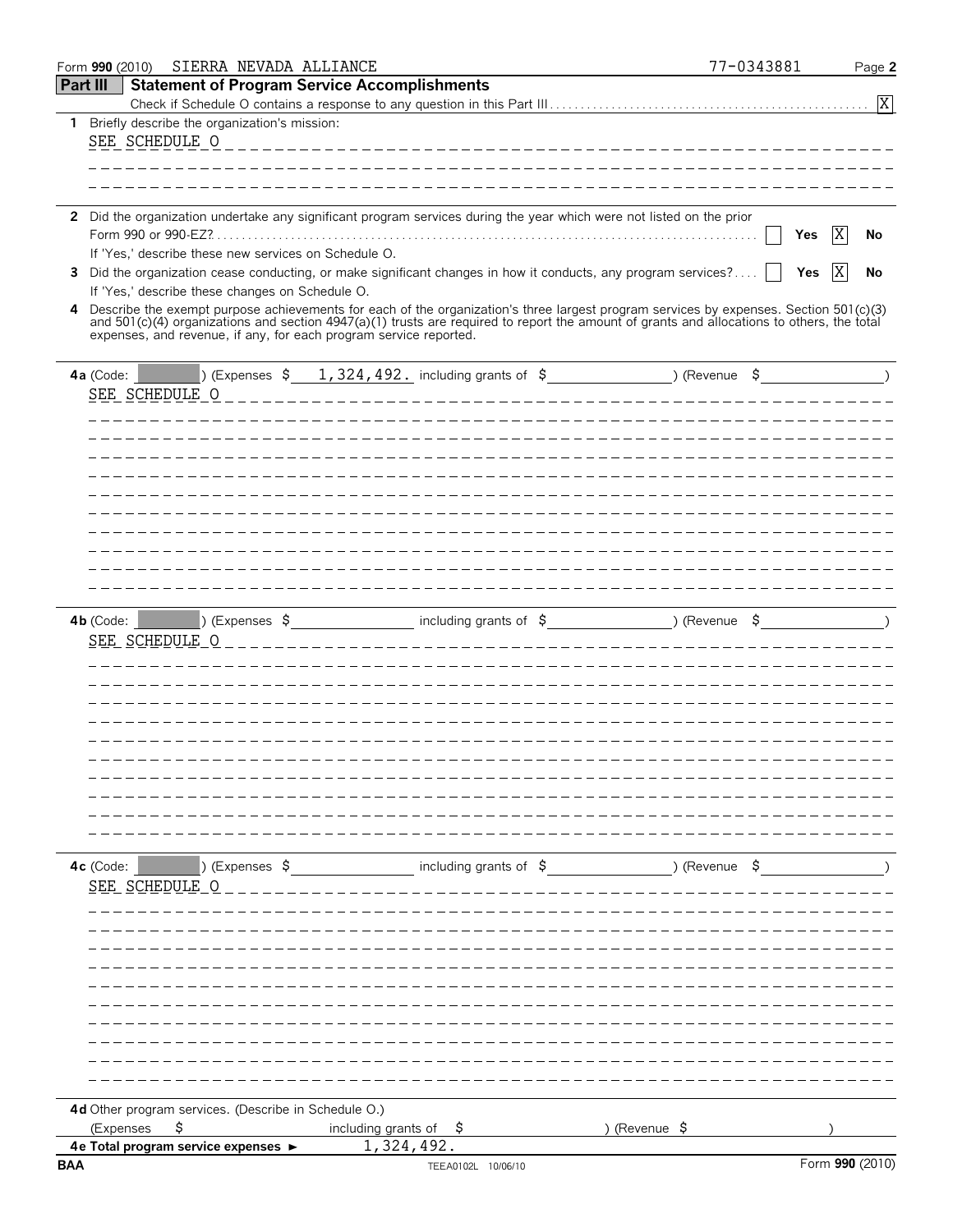Form **990** (2010) Page **3** SIERRA NEVADA ALLIANCE 77-0343881

|            | <b>Checklist of Required Schedules</b><br><b>Part IV</b>                                                                                                                                                                                           |                 |     |                 |
|------------|----------------------------------------------------------------------------------------------------------------------------------------------------------------------------------------------------------------------------------------------------|-----------------|-----|-----------------|
|            |                                                                                                                                                                                                                                                    |                 | Yes | No              |
|            | Is the organization described in section 501(c)(3) or 4947(a)(1) (other than a private foundation)? If 'Yes,' complete                                                                                                                             | 1               | X   |                 |
| 2          |                                                                                                                                                                                                                                                    | $\overline{2}$  | X   |                 |
| 3          | Did the organization engage in direct or indirect political campaign activities on behalf of or in opposition to candidates                                                                                                                        | $\overline{3}$  |     | X               |
| 4          | Section 501(c)(3) organizations. Did the organization engage in lobbying activities, or have a section 501(h) election in effect during the tax year? If 'Yes,' complete Schedule C, Part II                                                       | 4               | Χ   |                 |
| 5          | Is the organization a section 501(c)(4), 501(c)(5), or 501(c)(6) organization that receives membership dues, assessments, or similar amounts as defined in Revenue Procedure 98-19? If 'Yes,' complete Schedule C, Part III                        | 5               |     |                 |
| 6          | Did the organization maintain any donor advised funds or any similar funds or accounts where donors have the right to provide advice on the distribution or investment of amounts in such funds or accounts? If 'Yes,' complet                     | 6               |     | X               |
| 7          | Did the organization receive or hold a conservation easement, including easements to preserve open space, the environment, historic land areas or historic structures? If 'Yes,' complete Schedule D, Part II                                      | $\overline{7}$  |     | X               |
| 8          | Did the organization maintain collections of works of art, historical treasures, or other similar assets? If 'Yes,'                                                                                                                                | 8               |     | X               |
| 9          | Did the organization report an amount in Part X, line 21; serve as a custodian for amounts not listed in Part X; or provide credit counseling, debt management, credit repair, or debt negotiation services? If 'Yes,' complet                     | 9               |     | X               |
| 10         | Did the organization, directly or through a related organization, hold assets in term, permanent, or quasi-endowments? If                                                                                                                          | 10              |     | X               |
| 11         | If the organization's answer to any of the following questions is 'Yes', then complete Schedule D, Parts VI, VII, VIII, IX,<br>or X as applicable.                                                                                                 |                 |     |                 |
|            | a Did the organization report an amount for land, buildings and equipment in Part X, line 10? If 'Yes,' complete Schedule                                                                                                                          | 11a             | Χ   |                 |
|            | <b>b</b> Did the organization report an amount for investments— other securities in Part X, line 12 that is 5% or more of its total assets reported in Part X, line 16? If 'Yes,' complete Schedule D, Part VII.                                   | 11 b            |     | X               |
|            | c Did the organization report an amount for investments— program related in Part X, line 13 that is 5% or more of its total assets reported in Part X, line 16? If 'Yes,' complete Schedule D, Part VIII                                           | 11c             |     | X               |
|            | d Did the organization report an amount for other assets in Part X, line 15 that is 5% or more of its total assets reported                                                                                                                        | 11d             |     | X               |
|            | e Did the organization report an amount for other liabilities in Part X, line 25? If 'Yes,' complete Schedule D, Part X                                                                                                                            | 11 <sub>e</sub> |     | X               |
|            | f Did the organization's separate or consolidated financial statements for the tax year include a footnote that addresses the organization's liability for uncertain tax positions under FIN 48 (ASC 740)? If 'Yes,' complete                      | 11f             |     | Χ               |
|            |                                                                                                                                                                                                                                                    | 12a             | X   |                 |
|            | <b>b</b> Was the organization included in consolidated, independent audited financial statements for the tax year? If 'Yes,' and<br>if the organization answered 'No' to line 12a, then completing Schedule D, Parts XI, XII, and XIII is optional | 12 <sub>b</sub> |     | Χ               |
|            |                                                                                                                                                                                                                                                    | 13              |     | X               |
|            |                                                                                                                                                                                                                                                    | 14a             |     | Χ               |
|            | <b>b</b> Did the organization have aggregate revenues or expenses of more than \$10,000 from grantmaking, fundraising, business, and program service activities outside the United States? If 'Yes,' complete Schedule F, Parts I an               | 14b             |     | X               |
|            | 15 Did the organization report on Part IX, column (A), line 3, more than \$5,000 of grants or assistance to any organization<br>or entity located outside the United States? If 'Yes,' complete Schedule F, Parts II and IV.                       | 15              |     | X               |
| 16         | Did the organization report on Part IX, column (A), line 3, more than \$5,000 of aggregate grants or assistance to<br>individuals located outside the United States? If 'Yes,' complete Schedule F, Parts III and IV                               | 16              |     | X               |
|            | 17 Did the organization report a total of more than \$15,000 of expenses for professional fundraising services on Part IX,                                                                                                                         | 17              |     | X               |
| 18         | Did the organization report more than \$15,000 total of fundraising event gross income and contributions on Part VIII,                                                                                                                             | 18              | Χ   |                 |
|            | 19 Did the organization report more than \$15,000 of gross income from gaming activities on Part VIII, line 9a? If 'Yes,'                                                                                                                          | 19              |     | X.              |
|            |                                                                                                                                                                                                                                                    | 20              |     | Χ               |
|            | b If 'Yes' to line 20a, did the organization attach its audited financial statements to this return? Note. Some Form 990<br>filers that operate one or more hospitals must attach audited financial statements (see instructions)                  | 20 <sub>b</sub> |     |                 |
| <b>BAA</b> | TEEA0103L 12/21/10                                                                                                                                                                                                                                 |                 |     | Form 990 (2010) |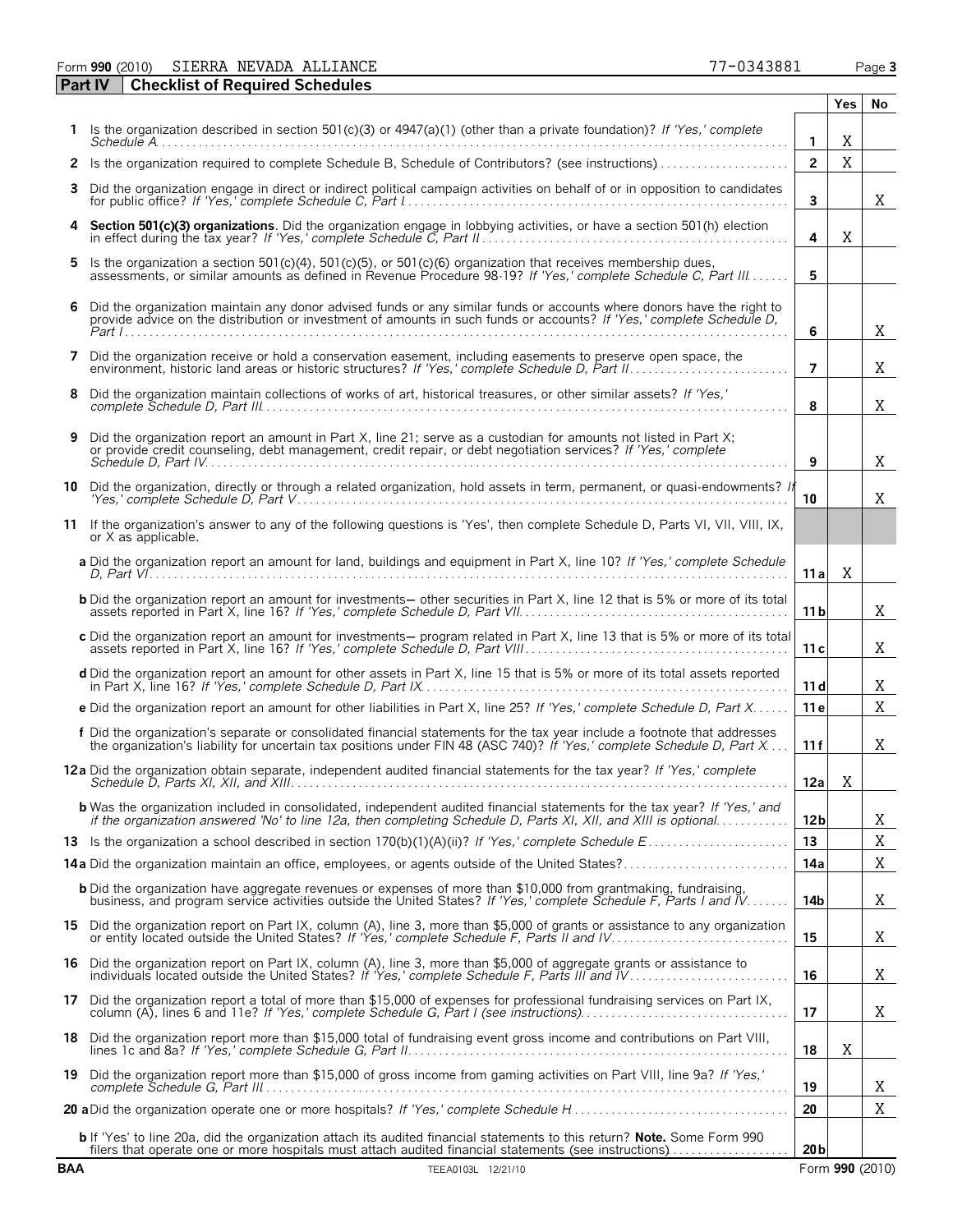Form **990** (2010) Page **4** SIERRA NEVADA ALLIANCE 77-0343881

|     | <b>Checklist of Required Schedules</b> (continued)<br><b>Part IV</b>                                                                                                                                                                                                                                                                                                                                                                                                                         |                 |     |                 |
|-----|----------------------------------------------------------------------------------------------------------------------------------------------------------------------------------------------------------------------------------------------------------------------------------------------------------------------------------------------------------------------------------------------------------------------------------------------------------------------------------------------|-----------------|-----|-----------------|
|     |                                                                                                                                                                                                                                                                                                                                                                                                                                                                                              |                 | Yes | No              |
|     | 21 Did the organization report more than \$5,000 of grants and other assistance to governments and organizations in the                                                                                                                                                                                                                                                                                                                                                                      | 21              |     | X               |
|     | 22 Did the organization report more than \$5,000 of grants and other assistance to individuals in the United States on Part                                                                                                                                                                                                                                                                                                                                                                  | 22              |     | X               |
| 23  | Did the organization answer 'Yes' to Part VII, Section A, line 3, 4, or 5 about compensation of the organization's current<br>and former officers, directors, trustees, key employees, and highest compensated employees? If 'Yes,' complete                                                                                                                                                                                                                                                 | 23              |     | Χ               |
|     |                                                                                                                                                                                                                                                                                                                                                                                                                                                                                              |                 |     |                 |
|     | 24a Did the organization have a tax-exempt bond issue with an outstanding principal amount of more than \$100,000 as of<br>the last day of the year, and that was issued after December 31, 2002? If 'Yes,' answer lines 24b through 24d and                                                                                                                                                                                                                                                 | 24a             |     | X               |
|     | <b>b</b> Did the organization invest any proceeds of tax-exempt bonds beyond a temporary period exception?                                                                                                                                                                                                                                                                                                                                                                                   | 24 <sub>b</sub> |     |                 |
|     | c Did the organization maintain an escrow account other than a refunding escrow at any time during the year to defease                                                                                                                                                                                                                                                                                                                                                                       | 24c             |     |                 |
|     | d Did the organization act as an 'on behalf of' issuer for bonds outstanding at any time during the year?                                                                                                                                                                                                                                                                                                                                                                                    | 24d             |     |                 |
|     | 25a Section 501(c)(3) and 501(c)(4) organizations. Did the organization engage in an excess benefit transaction with a                                                                                                                                                                                                                                                                                                                                                                       | 25a             |     | Χ               |
|     | b Is the organization aware that it engaged in an excess benefit transaction with a disgualified person in a prior year, and<br>that the transaction has not been reported on any of the organization's prior Forms 990 or 990 EZ? If 'Yes,' complete                                                                                                                                                                                                                                        | 25b             |     | X               |
|     | 26 Was a loan to or by a current or former officer, director, trustee, key employee, highly compensated employee, or<br>disqualified person outstanding as of the end of the organization's tax year? If 'Yes,' complete Schedule L. Part II.                                                                                                                                                                                                                                                | 26              |     | Χ               |
| 27  | Did the organization provide a grant or other assistance to an officer, director, trustee, key employee, substantial contributor, or a grant selection committee member, or to a person related to such an individual? If 'Yes                                                                                                                                                                                                                                                               | 27              |     | X.              |
|     | 28 Was the organization a party to a business transaction with one of the following parties (see Schedule L, Part IV<br>instructions for applicable filing thresholds, conditions, and exceptions):                                                                                                                                                                                                                                                                                          |                 |     |                 |
|     | a A current or former officer, director, trustee, or key employee? If 'Yes,' complete Schedule L, Part IV                                                                                                                                                                                                                                                                                                                                                                                    | 28a             |     | X               |
|     | <b>b</b> A family member of a current or former officer, director, trustee, or key employee? If 'Yes,' complete                                                                                                                                                                                                                                                                                                                                                                              | 28 <sub>b</sub> |     | X.              |
|     | c An entity of which a current or former officer, director, trustee, or key employee (or a family member thereof) was an                                                                                                                                                                                                                                                                                                                                                                     | 28c             |     | X               |
| 29  | Did the organization receive more than \$25,000 in non-cash contributions? If 'Yes,' complete Schedule M                                                                                                                                                                                                                                                                                                                                                                                     | 29              |     | X               |
| 30  | Did the organization receive contributions of art, historical treasures, or other similar assets, or qualified conservation                                                                                                                                                                                                                                                                                                                                                                  | 30              |     | X               |
| 31  | Did the organization liquidate, terminate, or dissolve and cease operations? If 'Yes,' complete Schedule N, Part I                                                                                                                                                                                                                                                                                                                                                                           | 31              |     | X               |
|     | 32 Did the organization sell, exchange, dispose of, or transfer more than 25% of its net assets? If 'Yes,' complete                                                                                                                                                                                                                                                                                                                                                                          | 32              |     | X.              |
|     | 33 Did the organization own 100% of an entity disregarded as separate from the organization under Regulations sections<br>301.7701-2 and 301.7701-3? If 'Yes.' complete Schedule R. Part $l_1, \ldots, l_k, \ldots, l_k, \ldots, l_k, \ldots, l_k, \ldots, l_k, \ldots, l_k, \ldots, l_k, \ldots, l_k, \ldots, l_k, \ldots, l_k, \ldots, l_k, \ldots, l_k, \ldots, l_k, \ldots, l_k, \ldots, l_k, \ldots, l_k, \ldots, l_k, \ldots, l_k, \ldots, l_k, \ldots, l_k, \ldots, l_k, \ldots, l_k$ | 33              |     | X               |
|     | 34 Was the organization related to any tax-exempt or taxable entity? If 'Yes,' complete Schedule R, Parts II, III, IV, and V,                                                                                                                                                                                                                                                                                                                                                                | 34              |     | X               |
| 35  |                                                                                                                                                                                                                                                                                                                                                                                                                                                                                              | 35              |     | X               |
|     | a Did the organization receive any payment from or engage in any transaction with a controlled entity<br>$X$ No<br>Yes                                                                                                                                                                                                                                                                                                                                                                       |                 |     |                 |
| 36  | Section 501(c)(3) organizations. Did the organization make any transfers to an exempt non-charitable related                                                                                                                                                                                                                                                                                                                                                                                 | 36              |     | X               |
| 37  | Did the organization conduct more than 5% of its activities through an entity that is not a related organization and that is                                                                                                                                                                                                                                                                                                                                                                 | 37              |     | X               |
| 38  | Did the organization complete Schedule O and provide explanations in Schedule O for Part VI, lines 11 and 19?                                                                                                                                                                                                                                                                                                                                                                                | 38              | Χ   |                 |
| BAA |                                                                                                                                                                                                                                                                                                                                                                                                                                                                                              |                 |     | Form 990 (2010) |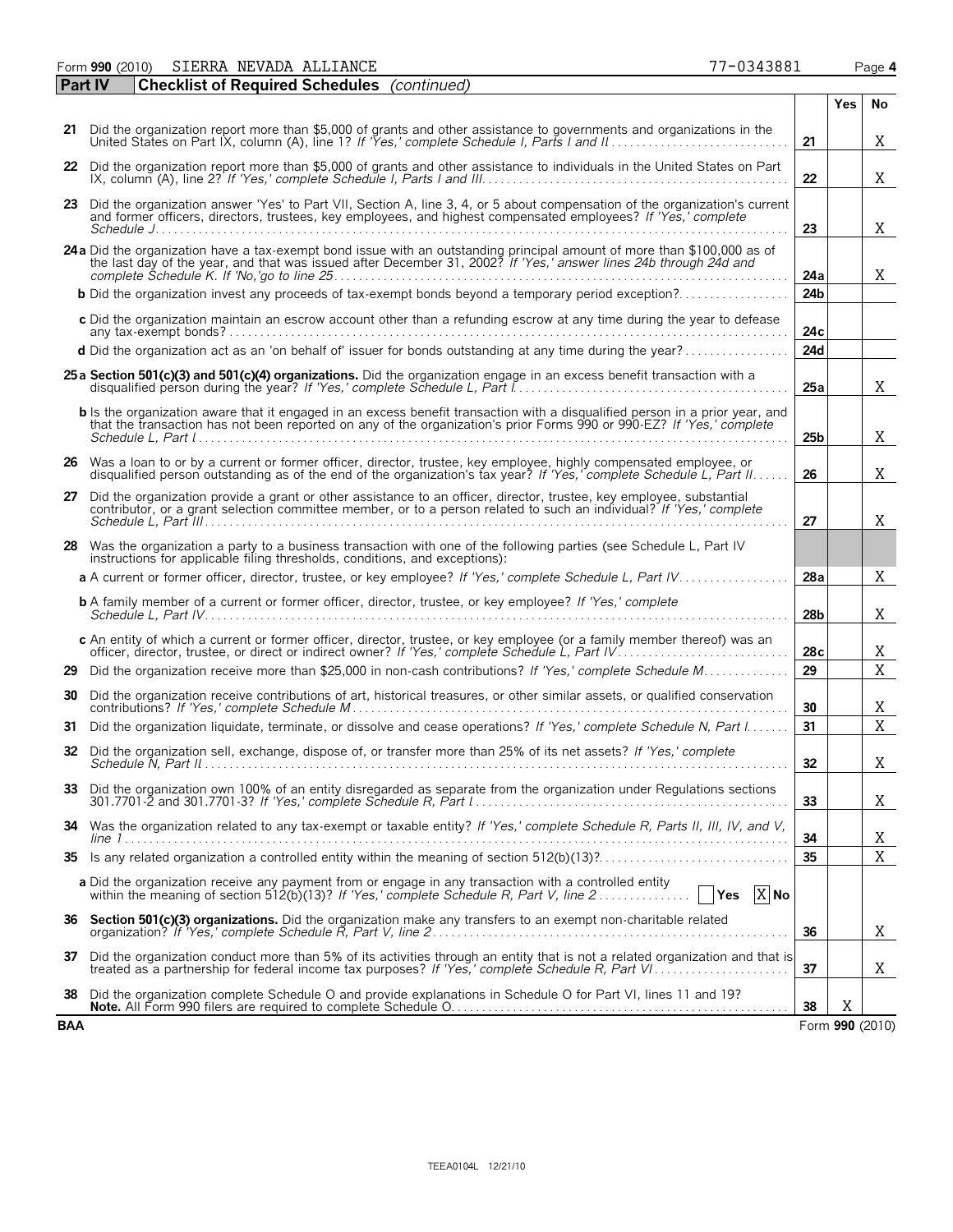|               | Form 990 (2010) SIERRA NEVADA ALLIANCE<br>77-0343881                                                                                                                                                                                                                                                              |                |     | Page 5 |
|---------------|-------------------------------------------------------------------------------------------------------------------------------------------------------------------------------------------------------------------------------------------------------------------------------------------------------------------|----------------|-----|--------|
| <b>Part V</b> | <b>Statements Regarding Other IRS Filings and Tax Compliance</b>                                                                                                                                                                                                                                                  |                |     |        |
|               |                                                                                                                                                                                                                                                                                                                   |                |     |        |
|               |                                                                                                                                                                                                                                                                                                                   |                | Yes | No     |
|               | 43<br><b>1a</b> Enter the number reported in Box 3 of Form 1096. Enter -0- if not applicable<br>1a                                                                                                                                                                                                                |                |     |        |
|               | 0<br><b>b</b> Enter the number of Forms W-2G included in line 1a. Enter -0- if not applicable<br>1b                                                                                                                                                                                                               |                |     |        |
|               | c Did the organization comply with backup withholding rules for reportable payments to vendors and reportable gaming                                                                                                                                                                                              | 1с             |     | Χ      |
|               | 2a Enter the number of employees reported on Form W-3, Transmittal of Wage and Tax Statements, filed for the calendar year ending with or within the year covered by this return<br>43<br>2a                                                                                                                      |                |     |        |
|               | <b>b</b> If at least one is reported on line 2a, did the organization file all required federal employment tax returns?                                                                                                                                                                                           | 2bl            | Χ   |        |
|               | Note. If the sum of lines 1a and 2a is greater than 250, you may be required to e-file. (see instructions)                                                                                                                                                                                                        |                |     |        |
|               | 3a Did the organization have unrelated business gross income of \$1,000 or more during the year?                                                                                                                                                                                                                  | Зa             |     | Χ      |
|               |                                                                                                                                                                                                                                                                                                                   | 3 <sub>b</sub> |     |        |
|               | 4a At any time during the calendar year, did the organization have an interest in, or a signature or other authority over, a financial account in a foreign country (such as a bank account, securities account, or other fina<br><b>b</b> If 'Yes,' enter the name of the foreign country: $\blacktriangleright$ | 4a             |     | X      |
|               | See instructions for filing requirements for Form TD F 90-22.1, Report of Foreign Bank and Financial Accounts.                                                                                                                                                                                                    |                |     |        |
|               | <b>5a</b> Was the organization a party to a prohibited tax shelter transaction at any time during the tax year?                                                                                                                                                                                                   | 5a             |     | Χ      |
|               | <b>b</b> Did any taxable party notify the organization that it was or is a party to a prohibited tax shelter transaction?                                                                                                                                                                                         | 5 <sub>b</sub> |     | X      |
|               |                                                                                                                                                                                                                                                                                                                   | 5c             |     |        |
|               |                                                                                                                                                                                                                                                                                                                   | 6a             |     | X      |
|               | b If 'Yes,' did the organization include with every solicitation an express statement that such contributions or gifts were                                                                                                                                                                                       | 6b             |     |        |
|               | 7 Organizations that may receive deductible contributions under section 170(c).                                                                                                                                                                                                                                   |                |     |        |
|               | a Did the organization receive a payment in excess of \$75 made partly as a contribution and partly for goods and                                                                                                                                                                                                 | 7а             |     | X      |
|               |                                                                                                                                                                                                                                                                                                                   | 7b             |     |        |
|               | c Did the organization sell, exchange, or otherwise dispose of tangible personal property for which it was required to file                                                                                                                                                                                       | 7с             |     | X      |
|               | 7d                                                                                                                                                                                                                                                                                                                |                |     |        |
|               | e Did the organization receive any funds, directly or indirectly, to pay premiums on a personal benefit contract?                                                                                                                                                                                                 | 7е             |     | Χ      |
|               | f Did the organization, during the year, pay premiums, directly or indirectly, on a personal benefit contract?                                                                                                                                                                                                    | 7f             |     | X      |
|               | g If the organization received a contribution of qualified intellectual property, did the organization file Form 8899                                                                                                                                                                                             | 7g             |     |        |
|               | h If the organization received a contribution of cars, boats, airplanes, or other vehicles, did the organization file a<br>Form 1098-C?                                                                                                                                                                           | 7h             |     |        |
|               | Sponsoring organizations maintaining donor advised funds and section 509(a)(3) supporting organizations. Did the<br>supporting organization, or a donor advised fund maintained by a sponsoring organization, have excess business                                                                                | 8              |     |        |
|               | 9 Sponsoring organizations maintaining donor advised funds.                                                                                                                                                                                                                                                       |                |     |        |
|               |                                                                                                                                                                                                                                                                                                                   | 9a             |     |        |
|               |                                                                                                                                                                                                                                                                                                                   | 9 <sub>b</sub> |     |        |
|               | 10 Section 501(c)(7) organizations. Enter:                                                                                                                                                                                                                                                                        |                |     |        |
|               | 10a<br><b>a</b> Initiation fees and capital contributions included on Part VIII, line 12                                                                                                                                                                                                                          |                |     |        |
|               | <b>b</b> Gross receipts, included on Form 990, Part VIII, line 12, for public use of club facilities   10b                                                                                                                                                                                                        |                |     |        |
|               | 11 Section 501(c)(12) organizations. Enter:<br>11a                                                                                                                                                                                                                                                                |                |     |        |
|               | <b>b</b> Gross income from other sources (Do not net amounts due or paid to other sources                                                                                                                                                                                                                         |                |     |        |
|               | 11 <sub>b</sub>                                                                                                                                                                                                                                                                                                   |                |     |        |
|               | 12a Section 4947(a)(1) non-exempt charitable trusts. Is the organization filing Form 990 in lieu of Form 1041?                                                                                                                                                                                                    | 12a            |     |        |
|               | 12b<br><b>b</b> If 'Yes,' enter the amount of tax-exempt interest received or accrued during the year<br>13 Section 501(c)(29) qualified nonprofit health insurance issuers.                                                                                                                                      |                |     |        |
|               |                                                                                                                                                                                                                                                                                                                   | 13a            |     |        |
|               | <b>Note.</b> See the instructions for additional information the organization must report on Schedule O.                                                                                                                                                                                                          |                |     |        |
|               |                                                                                                                                                                                                                                                                                                                   |                |     |        |
|               | 13 <sub>b</sub>                                                                                                                                                                                                                                                                                                   |                |     |        |
|               | 13c                                                                                                                                                                                                                                                                                                               |                |     |        |
|               |                                                                                                                                                                                                                                                                                                                   | 14a            |     | Χ      |
|               |                                                                                                                                                                                                                                                                                                                   | 14b            |     |        |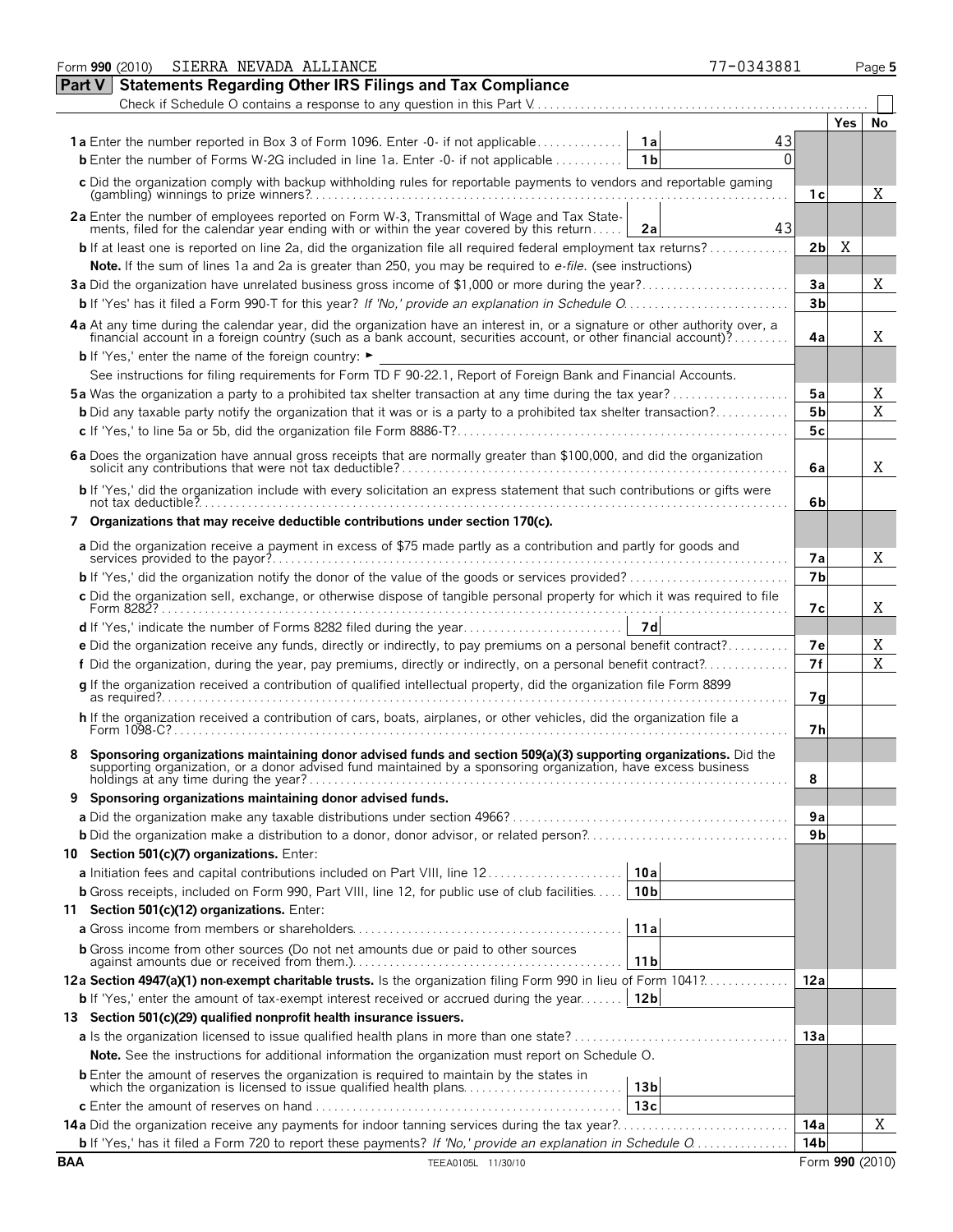|    | 77-0343881<br>Form 990 (2010) SIERRA NEVADA ALLIANCE                                                                                                                                                                                       |                 |                | Page 6         |
|----|--------------------------------------------------------------------------------------------------------------------------------------------------------------------------------------------------------------------------------------------|-----------------|----------------|----------------|
|    | <b>Part VI</b><br>Governance, Management and Disclosure For each 'Yes' response to lines 2 through 7b below, and for                                                                                                                       |                 |                |                |
|    | a 'No' response to line 8a, 8b, or 10b below, describe the circumstances, processes, or changes in                                                                                                                                         |                 |                |                |
|    | Schedule O. See instructions.                                                                                                                                                                                                              |                 |                | $\overline{X}$ |
|    | <b>Section A. Governing Body and Management</b>                                                                                                                                                                                            |                 |                |                |
|    |                                                                                                                                                                                                                                            |                 | <b>Yes</b>     | No             |
|    | <b>1a</b> Enter the number of voting members of the governing body at the end of the tax year<br>1a<br>10                                                                                                                                  |                 |                |                |
|    | 10<br><b>b</b> Enter the number of voting members included in line 1a, above, who are independent<br>1 b                                                                                                                                   |                 |                |                |
|    |                                                                                                                                                                                                                                            |                 |                |                |
|    | 2 Did any officer, director, trustee, or key employee have a family relationship or a business relationship with any other                                                                                                                 | 2               |                | Χ              |
| 3  | Did the organization delegate control over management duties customarily performed by or under the direct supervision<br>of officers, directors or trustees, or key employees to a management company or other person?                     | 3               |                | Χ              |
|    | Did the organization make any significant changes to its governing documents                                                                                                                                                               | 4               |                | Χ              |
|    |                                                                                                                                                                                                                                            |                 |                |                |
| 5  | Did the organization become aware during the year of a significant diversion of the organization's assets?                                                                                                                                 | 5               |                | X              |
| 6  |                                                                                                                                                                                                                                            | 6               | Χ              |                |
|    | 7a Does the organization have members, stockholders, or other persons who may elect one or more members of the                                                                                                                             | 7а              | X              |                |
|    | <b>b</b> Are any decisions of the governing body subject to approval by members, stockholders, or other persons?                                                                                                                           | 7b              | X              |                |
|    | 8 Did the organization contemporaneously document the meetings held or written actions undertaken during the year by<br>the following:                                                                                                     |                 |                |                |
|    | <b>a</b> The governing body?                                                                                                                                                                                                               | 8a              | X              |                |
|    |                                                                                                                                                                                                                                            | 8 <sub>b</sub>  | X              |                |
|    |                                                                                                                                                                                                                                            |                 |                |                |
|    | Is there any officer, director or trustee, or key employee listed in Part VII, Section A, who cannot be reached at the organization's mailing address? If 'Yes,' provide the names and addresses in Schedule O                             | 9               |                | Χ              |
|    | <b>Section B. Policies</b> (This Section B requests information about policies not required by the Internal Revenue Code.)                                                                                                                 |                 |                |                |
|    |                                                                                                                                                                                                                                            |                 | Yes            | No             |
|    |                                                                                                                                                                                                                                            | 10a             |                | Χ              |
|    | <b>b</b> If 'Yes,' does the organization have written policies and procedures governing the activities of such chapters, affiliates, and branches to ensure their operations are consistent with those of the organization?                | 10 <sub>b</sub> |                |                |
|    | 11 a Has the organization provided a copy of this Form 990 to all members of its governing body before filing the form?                                                                                                                    | 11a             | Χ              |                |
|    | <b>b</b> Describe in Schedule O the process, if any, used by the organization to review this Form 990. SEE SCHEDULE O                                                                                                                      |                 |                |                |
|    |                                                                                                                                                                                                                                            | 12a             | Χ              |                |
|    | <b>b</b> Are officers, directors or trustees, and key employees required to disclose annually interests that could give rise                                                                                                               | 12 <sub>b</sub> | Χ              |                |
|    | c Does the organization regularly and consistently monitor and enforce compliance with the policy? If 'Yes,' describe in                                                                                                                   | 12c             | Χ              |                |
|    |                                                                                                                                                                                                                                            | 13              | X              |                |
| 14 | Does the organization have a written document retention and destruction policy?                                                                                                                                                            | 14              | $\overline{X}$ |                |
|    | 15 Did the process for determining compensation of the following persons include a review and approval by independent<br>persons, comparability data, and contemporaneous substantiation of the deliberation and decision?                 |                 |                |                |
|    | a The organization's CEO, Executive Director, or top management official. SEE. SCHEDULE. 0                                                                                                                                                 | 15a             | X              |                |
|    |                                                                                                                                                                                                                                            | 15 <sub>b</sub> | X              |                |
|    | If 'Yes' to line 15a or 15b, describe the process in Schedule O. (See instructions.)                                                                                                                                                       |                 |                |                |
|    | 16a Did the organization invest in, contribute assets to, or participate in a joint venture or similar arrangement with a                                                                                                                  | 16a             |                | Χ              |
|    |                                                                                                                                                                                                                                            |                 |                |                |
|    | <b>b</b> If 'Yes,' has the organization adopted a written policy or procedure requiring the organization to evaluate its<br>participation in joint venture arrangements under applicable federal tax law, and taken steps to safeguard the | 16 b            |                |                |
|    | <b>Section C. Disclosure</b>                                                                                                                                                                                                               |                 |                |                |
|    | 17 List the states with which a copy of this Form 990 is required to be filed $\blacktriangleright$ CA<br>------------------------                                                                                                         |                 |                |                |
|    |                                                                                                                                                                                                                                            |                 |                |                |
|    | 18 Section 6104 requires an organization to make its Forms 1023 (or 1024 if applicable), 990, and 990-T (501(c)(3)s only) available for public                                                                                             |                 |                |                |
|    | inspection. Indicate how you make these available. Check all that apply.<br>X<br>X<br>Own website<br>Another's website<br>Upon request                                                                                                     |                 |                |                |
|    | 19 Describe in Schedule O whether (and if so, how) the organization makes its governing documents, conflict of interest policy, and financial<br>statements available to the public.<br>SEÉ SĆHEDUĽE O                                     |                 |                |                |

**20** State the name, physical address, and telephone number of the person who possesses the books and records of the organization: **FIHE ORGANIZATION PO BOX 7989 S LAKE TAHOE CA 96158 530-542-4546**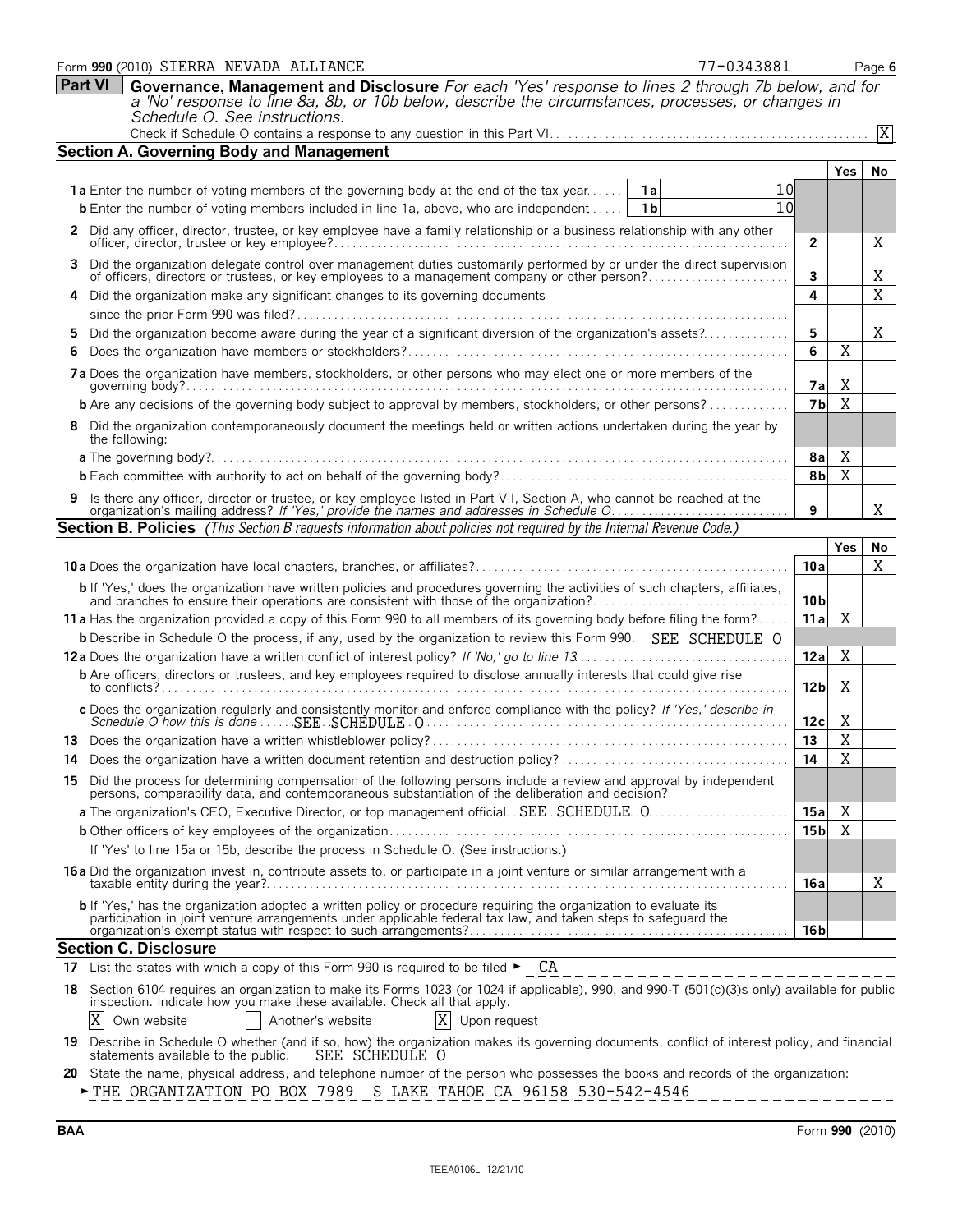| Part VII   Compensation of Officers, Directors, Trustees, Key Employees, Highest Compensated Employees, |  |
|---------------------------------------------------------------------------------------------------------|--|
| and Independent Contractors                                                                             |  |

Check if Schedule O contains a response to any question in this Part VII

**Section A. Officers, Directors, Trustees, Key Employees, and Highest Compensated Employees**

**1a** Complete this table for all persons required to be listed. Report compensation for the calendar year ending with or within the organization's tax year.

? List all of the organization's **current** officers, directors, trustees (whether individuals or organizations), regardless of amount of compensation. Enter -0- in columns (D), (E), and (F) if no compensation was paid.

? List all of the organization's **current** key employees, if any. See instructions for definition of 'key employee.'

? List the organization's five **current** highest compensated employees (other than an officer, director, trustee, or key employee) who received reportable compensation (Box 5 of Form W-2 and/or Box 7 of Form 1099-MISC) of more than \$100,000 from the organization and any related organizations.

? List all of the organization's **former** officers, key employees, and highest compensated employees who received more than \$100,000 of reportable compensation from the organization and any related organizations.

? List all of the organization's **former directors or trustees** that received, in the capacity as a former director or trustee of the organization, more than \$10,000 of reportable compensation from the organization and any related organizations.

List persons in the following order: individual trustees or directors; institutional trustees; officers; key employees; highest compensated employees; and former such persons.

Check this box if neither the organization nor any related organization compensated any current officer, director, or trustee.

| (A)                   | (B)                                      | (C)                               |                       | (D)     | (E)          | (F)                             |        |                                                                        |                                                                             |                                                          |
|-----------------------|------------------------------------------|-----------------------------------|-----------------------|---------|--------------|---------------------------------|--------|------------------------------------------------------------------------|-----------------------------------------------------------------------------|----------------------------------------------------------|
| Name and title        | Average<br>hours<br>per week<br>describe |                                   |                       | Officer |              | Position (check all that apply) | Former | Reportable<br>compensation from<br>the organization<br>(W-2/1099-MISC) | Reportable<br>compensation from<br>related organizations<br>(W-2/1099-MISC) | Estimated<br>amount of other<br>compensation<br>from the |
|                       | hours for<br>related<br>organiza-        | Individual trustee<br>or director | Institutional trustee |         | Key employee |                                 |        |                                                                        |                                                                             | organization<br>and related<br>organizations             |
|                       | tions in<br>Schedule<br>O)               |                                   |                       |         |              | Highest compensated<br>employee |        |                                                                        |                                                                             |                                                          |
| (1) BETSY REIFSNIDER  |                                          |                                   |                       |         |              |                                 |        |                                                                        |                                                                             |                                                          |
| PRESIDENT             | 1                                        | X                                 |                       | X       |              |                                 |        | 0.                                                                     | $\mathbf 0$ .                                                               | О.                                                       |
| (2) ROBERT JOHNSTON   |                                          |                                   |                       |         |              |                                 |        |                                                                        |                                                                             |                                                          |
| VICE PRESIDENT        | 1                                        | Χ                                 |                       | Χ       |              |                                 |        | 0.                                                                     | $\mathbf{0}$                                                                | $\boldsymbol{0}$ .                                       |
| (3) LYNN SADLER       |                                          |                                   |                       |         |              |                                 |        |                                                                        |                                                                             |                                                          |
| TREASURER             | 1                                        | X                                 |                       | X       |              |                                 |        | $\mathbf 0$                                                            | $\boldsymbol{0}$                                                            | $0_{.}$                                                  |
| (4) IAN HERDELL       |                                          |                                   |                       |         |              |                                 |        |                                                                        |                                                                             |                                                          |
| SECRETARY             | 1                                        | X                                 |                       | X       |              |                                 |        | $0$ .                                                                  | $\mathbf{0}$ .                                                              | $\boldsymbol{0}$ .                                       |
| (5) ADDIE JACOBSEN    |                                          |                                   |                       |         |              |                                 |        |                                                                        |                                                                             |                                                          |
| <b>DIRECTOR</b>       | 1                                        | X                                 |                       |         |              |                                 |        | 0.                                                                     | 0.                                                                          | $\boldsymbol{0}$ .                                       |
| (6) CHRISTINE ROZANCE |                                          |                                   |                       |         |              |                                 |        |                                                                        |                                                                             |                                                          |
| <b>DIRECTOR</b>       | 1                                        | X                                 |                       |         |              |                                 |        | 0.                                                                     | $\mathbf{0}$ .                                                              | $\boldsymbol{0}$ .                                       |
| (7) STEVE ROBINSON    |                                          |                                   |                       |         |              |                                 |        |                                                                        |                                                                             |                                                          |
| <b>DIRECTOR</b>       | 1                                        | X                                 |                       |         |              |                                 |        | 0.                                                                     | $\mathbf 0$ .                                                               | $\boldsymbol{0}$ .                                       |
| (8) JAN CHATTEN-BROWN |                                          |                                   |                       |         |              |                                 |        |                                                                        |                                                                             |                                                          |
| <b>DIRECTOR</b>       | 1                                        | X                                 |                       |         |              |                                 |        | 0.                                                                     | $\mathbf{0}$ .                                                              | $\boldsymbol{0}$ .                                       |
| (9) JENNY COOPER      |                                          |                                   |                       |         |              |                                 |        |                                                                        |                                                                             |                                                          |
| <b>DIRECTOR</b>       | 1                                        | X                                 |                       |         |              |                                 |        | 0.                                                                     | $\mathbf{0}$ .                                                              | $0$ .                                                    |
| (10) PETE PUMPHREY    |                                          |                                   |                       |         |              |                                 |        |                                                                        |                                                                             |                                                          |
| <b>DIRECTOR</b>       | 1                                        | X                                 |                       |         |              |                                 |        | 0.                                                                     | $\mathbf{0}$ .                                                              | $\boldsymbol{0}$ .                                       |
| (11) SUDEEP CHANDRA   |                                          |                                   |                       |         |              |                                 |        |                                                                        |                                                                             |                                                          |
| <b>DIRECTOR</b>       | 1                                        | Χ                                 |                       |         |              |                                 |        | 0.                                                                     | $\mathbf{0}$                                                                | $\boldsymbol{0}$ .                                       |
| (12) TERRY MCLAUGHLIN |                                          |                                   |                       |         |              |                                 |        |                                                                        |                                                                             |                                                          |
| <b>DIRECTOR</b>       | 1                                        | X                                 |                       |         |              |                                 |        | 0.                                                                     | $\mathbf 0$ .                                                               | $\boldsymbol{0}$ .                                       |
| (13) TRACY GRUBBS     |                                          |                                   |                       |         |              |                                 |        |                                                                        |                                                                             |                                                          |
| <b>DIRECTOR</b>       | 1                                        | X                                 |                       |         |              |                                 |        | 0.                                                                     | $\mathbf 0$ .                                                               | $\boldsymbol{0}$ .                                       |
| (14) TERRY MANNING    |                                          |                                   |                       |         |              |                                 |        |                                                                        |                                                                             |                                                          |
| <b>DIRECTOR</b>       | 1                                        | X                                 |                       |         |              |                                 |        | 0.                                                                     | $\mathbf{0}$ .                                                              | $\mathbf 0$ .                                            |
| (15) LEAH WILLS       |                                          |                                   |                       |         |              |                                 |        |                                                                        |                                                                             |                                                          |
| <b>DIRECTOR</b>       | 1                                        | X                                 |                       |         |              |                                 |        | 0.                                                                     | $\mathbf{0}$ .                                                              | 0.                                                       |
| (16) JOAN CLAYBURGH   |                                          |                                   |                       |         |              |                                 |        |                                                                        |                                                                             |                                                          |
| EXEC DIRECTOR         | 40                                       |                                   |                       | X       |              |                                 |        | 75,000.                                                                | $\mathbf{0}$ .                                                              | $0_{.}$                                                  |
| (17)                  |                                          |                                   |                       |         |              |                                 |        |                                                                        |                                                                             |                                                          |
|                       |                                          |                                   |                       |         |              |                                 |        |                                                                        |                                                                             |                                                          |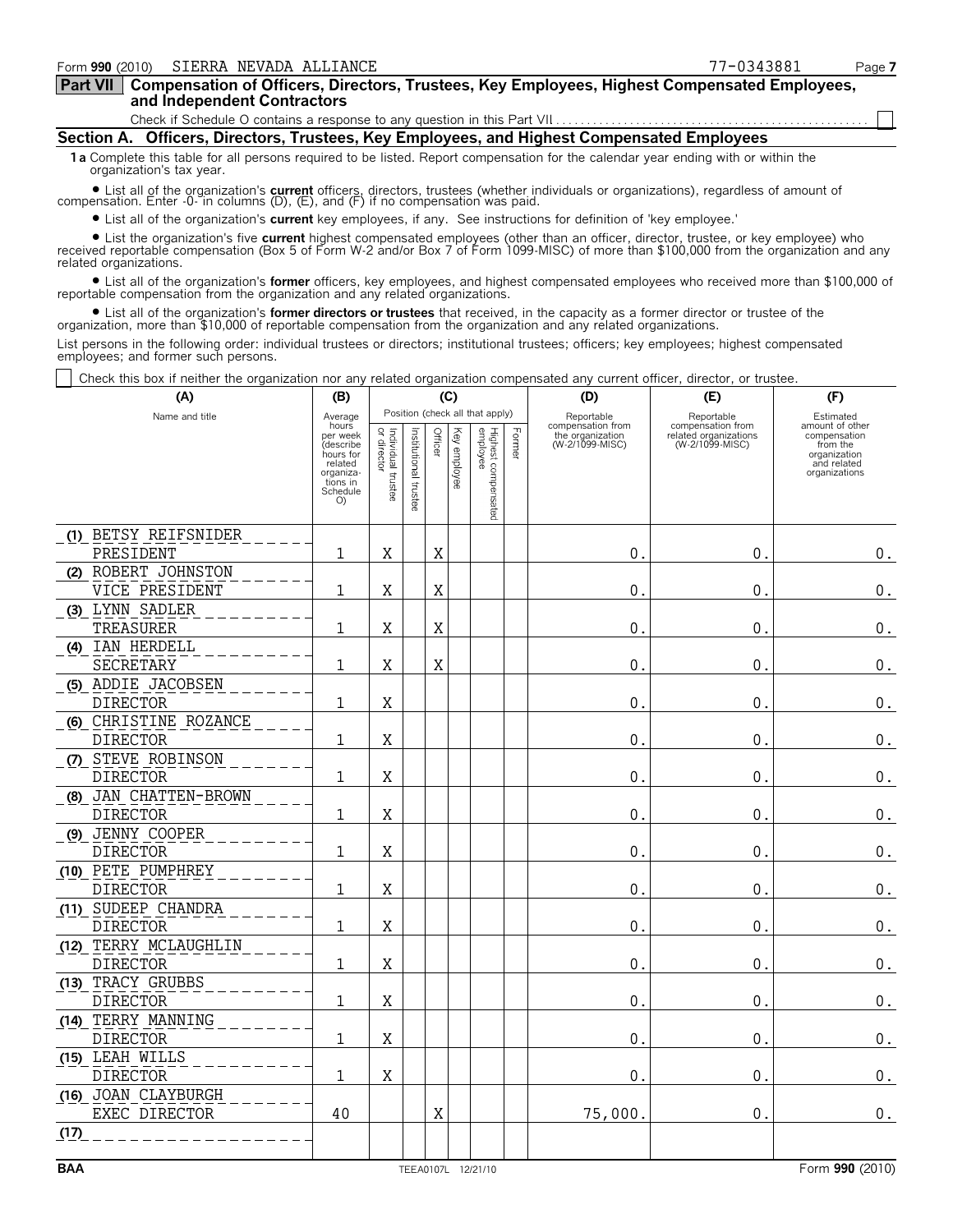#### Form **990** (2010) Page **8** SIERRA NEVADA ALLIANCE 77-0343881

| <b>Part VII Section A. Officers, Directors, Trustees, Key Employees, and Highest Compensated Employees (cont)</b>                           |                                                                                                        |  |                       |         |          |                            |        |                                       |                                            |     |                                 |
|---------------------------------------------------------------------------------------------------------------------------------------------|--------------------------------------------------------------------------------------------------------|--|-----------------------|---------|----------|----------------------------|--------|---------------------------------------|--------------------------------------------|-----|---------------------------------|
| (A)                                                                                                                                         | (c)<br>(B)                                                                                             |  | (D)                   | (E)     |          | (F)                        |        |                                       |                                            |     |                                 |
| Name and title                                                                                                                              | Average Position (check all that apply)<br>hours                                                       |  |                       |         |          |                            |        | Reportable                            | Reportable                                 |     | Estimated                       |
|                                                                                                                                             | nours<br>per week<br>(describe and contract in the related<br>organities<br>azions<br>azions<br>Sch O) |  |                       | Officer | Key      | Highest compen<br>emplovee | Former | compensation from<br>the organization | compensation from<br>related organizations |     | amount of other<br>compensation |
|                                                                                                                                             |                                                                                                        |  | Institutional trustee |         | employee |                            |        | (W-2/1099-MISC)                       | (W-2/1099-MISC)                            |     | from the<br>organization        |
|                                                                                                                                             |                                                                                                        |  |                       |         |          |                            |        |                                       |                                            |     | and related<br>organizations    |
|                                                                                                                                             |                                                                                                        |  |                       |         |          |                            |        |                                       |                                            |     |                                 |
|                                                                                                                                             |                                                                                                        |  |                       |         |          | ନ୍ତି                       |        |                                       |                                            |     |                                 |
|                                                                                                                                             |                                                                                                        |  |                       |         |          |                            |        |                                       |                                            |     |                                 |
| (1 <u>8)</u> ___________________________                                                                                                    |                                                                                                        |  |                       |         |          |                            |        |                                       |                                            |     |                                 |
|                                                                                                                                             |                                                                                                        |  |                       |         |          |                            |        |                                       |                                            |     |                                 |
| (1 <u>9)</u> ___________________________                                                                                                    |                                                                                                        |  |                       |         |          |                            |        |                                       |                                            |     |                                 |
|                                                                                                                                             |                                                                                                        |  |                       |         |          |                            |        |                                       |                                            |     |                                 |
| <u>(20) ________________________</u>                                                                                                        |                                                                                                        |  |                       |         |          |                            |        |                                       |                                            |     |                                 |
|                                                                                                                                             |                                                                                                        |  |                       |         |          |                            |        |                                       |                                            |     |                                 |
| (21) __________________________                                                                                                             |                                                                                                        |  |                       |         |          |                            |        |                                       |                                            |     |                                 |
|                                                                                                                                             |                                                                                                        |  |                       |         |          |                            |        |                                       |                                            |     |                                 |
|                                                                                                                                             |                                                                                                        |  |                       |         |          |                            |        |                                       |                                            |     |                                 |
| (23) ___________________________                                                                                                            |                                                                                                        |  |                       |         |          |                            |        |                                       |                                            |     |                                 |
|                                                                                                                                             |                                                                                                        |  |                       |         |          |                            |        |                                       |                                            |     |                                 |
| <u>(24) ________________________</u>                                                                                                        |                                                                                                        |  |                       |         |          |                            |        |                                       |                                            |     |                                 |
|                                                                                                                                             |                                                                                                        |  |                       |         |          |                            |        |                                       |                                            |     |                                 |
| <u>(25) ________________________</u>                                                                                                        |                                                                                                        |  |                       |         |          |                            |        |                                       |                                            |     |                                 |
|                                                                                                                                             |                                                                                                        |  |                       |         |          |                            |        |                                       |                                            |     |                                 |
|                                                                                                                                             |                                                                                                        |  |                       |         |          |                            |        |                                       |                                            |     |                                 |
|                                                                                                                                             |                                                                                                        |  |                       |         |          |                            |        |                                       |                                            |     |                                 |
| (27) ___________________________                                                                                                            |                                                                                                        |  |                       |         |          |                            |        |                                       |                                            |     |                                 |
|                                                                                                                                             |                                                                                                        |  |                       |         |          |                            |        |                                       |                                            |     |                                 |
| (28) ___________________________                                                                                                            |                                                                                                        |  |                       |         |          |                            |        |                                       |                                            |     |                                 |
|                                                                                                                                             |                                                                                                        |  |                       |         |          |                            |        |                                       |                                            |     |                                 |
| $(29)$ _________________________                                                                                                            |                                                                                                        |  |                       |         |          |                            |        |                                       |                                            |     |                                 |
|                                                                                                                                             |                                                                                                        |  |                       |         |          |                            |        |                                       | 0.                                         |     |                                 |
|                                                                                                                                             |                                                                                                        |  |                       |         |          |                            |        | 75,000.<br>0.                         | 0.                                         |     | 0.<br>$0$ .                     |
|                                                                                                                                             |                                                                                                        |  |                       |         |          |                            | ▶      | 75,000.                               | 0                                          |     | 0.                              |
| 2 Total number of individuals (including but not limited to those listed above) who received more than \$100,000 in reportable compensation |                                                                                                        |  |                       |         |          |                            |        |                                       |                                            |     |                                 |
| 0<br>►<br>from the organization                                                                                                             |                                                                                                        |  |                       |         |          |                            |        |                                       |                                            |     |                                 |
|                                                                                                                                             |                                                                                                        |  |                       |         |          |                            |        |                                       |                                            |     | Yes<br>No                       |
| Did the organization list any former officer, director or trustee, key employee, or highest compensated employee<br>3                       |                                                                                                        |  |                       |         |          |                            |        |                                       |                                            |     |                                 |
|                                                                                                                                             |                                                                                                        |  |                       |         |          |                            |        |                                       |                                            | 3   | Χ                               |
| For any individual listed on line 1a, is the sum of reportable compensation and other compensation from<br>4                                |                                                                                                        |  |                       |         |          |                            |        |                                       |                                            |     |                                 |
| the organization and related organizations greater than \$150,000? If 'Yes' complete Schedule J for                                         |                                                                                                        |  |                       |         |          |                            |        |                                       |                                            | 4   | Χ                               |
|                                                                                                                                             |                                                                                                        |  |                       |         |          |                            |        |                                       |                                            |     |                                 |
| Did any person listed on line 1a receive or accrue compensation from any unrelated organization or individual<br>5.                         |                                                                                                        |  |                       |         |          |                            |        |                                       |                                            | 5   | Χ                               |
| <b>Section B. Independent Contractors</b>                                                                                                   |                                                                                                        |  |                       |         |          |                            |        |                                       |                                            |     |                                 |
| 1 Complete this table for your five highest compensated independent contractors that received more than \$100,000 of                        |                                                                                                        |  |                       |         |          |                            |        |                                       |                                            |     |                                 |
| compensation from the organization.                                                                                                         |                                                                                                        |  |                       |         |          |                            |        |                                       |                                            |     |                                 |
| (A)<br>Name and business address                                                                                                            |                                                                                                        |  |                       |         |          |                            |        | (B)<br>Description of services        |                                            | (C) | Compensation                    |
|                                                                                                                                             |                                                                                                        |  |                       |         |          |                            |        |                                       |                                            |     |                                 |
|                                                                                                                                             |                                                                                                        |  |                       |         |          |                            |        |                                       |                                            |     |                                 |
|                                                                                                                                             |                                                                                                        |  |                       |         |          |                            |        |                                       |                                            |     |                                 |
|                                                                                                                                             |                                                                                                        |  |                       |         |          |                            |        |                                       |                                            |     |                                 |
|                                                                                                                                             |                                                                                                        |  |                       |         |          |                            |        |                                       |                                            |     |                                 |
|                                                                                                                                             |                                                                                                        |  |                       |         |          |                            |        |                                       |                                            |     |                                 |
| 2 Total number of independent contractors (including but not limited to those listed above) who received more than                          |                                                                                                        |  |                       |         |          |                            |        |                                       |                                            |     |                                 |
| \$100,000 in compensation from the organization $\blacktriangleright$ 0                                                                     |                                                                                                        |  |                       |         |          |                            |        |                                       |                                            |     |                                 |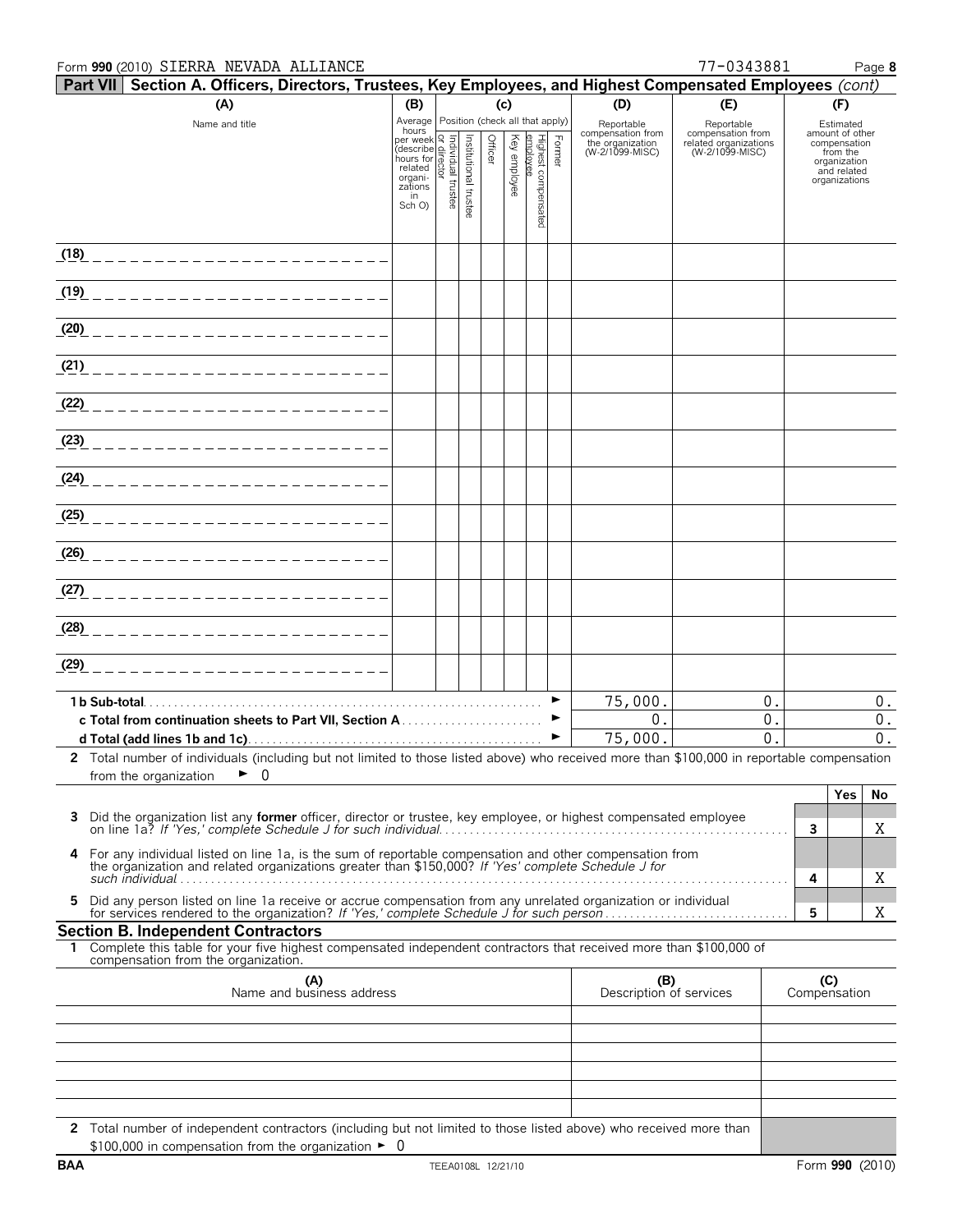#### Form **990** (2010) Page **9** SIERRA NEVADA ALLIANCE 77-0343881

|                                                          | <b>Part VIII Statement of Revenue</b>                                                                                                                                                                                                                                                                                                                                                                                   |                      |                                                    |                                         |                                                                           |
|----------------------------------------------------------|-------------------------------------------------------------------------------------------------------------------------------------------------------------------------------------------------------------------------------------------------------------------------------------------------------------------------------------------------------------------------------------------------------------------------|----------------------|----------------------------------------------------|-----------------------------------------|---------------------------------------------------------------------------|
|                                                          |                                                                                                                                                                                                                                                                                                                                                                                                                         | (A)<br>Total revenue | (B)<br>Related or<br>exempt<br>function<br>revenue | (C)<br>Unrelated<br>business<br>revenue | (D)<br>Revenue<br>excluded from tax<br>under sections<br>512, 513, or 514 |
| <b>PROGRAM SERVICE REVENUE AND OTHER SIMILAR AMOUNTS</b> | <b>1a</b> Federated campaigns<br>1a<br>9,386.<br>1 <sub>b</sub><br><b>b</b> Membership dues<br>1c<br>c Fundraising events<br>1 <sub>d</sub><br>d Related organizations<br>748, 311.<br>1e<br>e Government grants (contributions)<br><b>f</b> All other contributions, gifts, grants, and similar amounts not included above<br>682,642.<br>1f<br>\$<br>23,927.<br><b>g</b> Noncash contributions included in Ins 1a-1f: | 1,440,339.           |                                                    |                                         |                                                                           |
|                                                          | <b>Business Code</b>                                                                                                                                                                                                                                                                                                                                                                                                    | 8,062.               | 8,062.                                             |                                         |                                                                           |
|                                                          | b<br>. _ _ _ _ _ _ _ _ _ _ _ _ _ _ _ _ _ _<br>с<br>___________________<br>d<br>. _ _ _ _ _ _ _ _ _ _ _ _ _ _ _ _ _<br>е<br>_________________                                                                                                                                                                                                                                                                            |                      |                                                    |                                         |                                                                           |
|                                                          |                                                                                                                                                                                                                                                                                                                                                                                                                         | 8,062.               |                                                    |                                         |                                                                           |
|                                                          | 3 Investment income (including dividends, interest and                                                                                                                                                                                                                                                                                                                                                                  | 801.                 | 801.                                               |                                         |                                                                           |
|                                                          | Income from investment of tax-exempt bond proceeds ▶<br>4<br>5                                                                                                                                                                                                                                                                                                                                                          |                      |                                                    |                                         |                                                                           |
|                                                          | (i) Real<br>(ii) Personal<br>6a Gross Rents<br><b>b</b> Less: rental expenses.<br><b>c</b> Rental income or (loss) $\ldots$<br>and the control of the control of<br>(i) Securities<br>(ii) Other                                                                                                                                                                                                                        |                      |                                                    |                                         |                                                                           |
|                                                          | <b>7a</b> Gross amount from sales of<br>assets other than inventory.<br><b>b</b> Less: cost or other basis<br>and sales expenses<br>$\blacktriangleright$                                                                                                                                                                                                                                                               |                      |                                                    |                                         |                                                                           |
| ш<br><b>OTHER REVENU</b>                                 | 8a Gross income from fundraising events<br>(not including. ๖<br>of contributions reported on line 1c).<br>22,929.<br>See Part IV, line 18. a<br>10,301<br><b>b</b> Less: direct expenses <b>b</b>                                                                                                                                                                                                                       |                      |                                                    |                                         |                                                                           |
|                                                          | c Net income or (loss) from fundraising events<br>9a Gross income from gaming activities.<br>See Part IV, line 19. <b>a</b>                                                                                                                                                                                                                                                                                             | 12,628.              | 12,628.                                            |                                         |                                                                           |
|                                                          | b Less: direct expenses b<br>c Net income or (loss) from gaming activities ▶                                                                                                                                                                                                                                                                                                                                            |                      |                                                    |                                         |                                                                           |
|                                                          | 10a Gross sales of inventory, less returns<br>and allowances a                                                                                                                                                                                                                                                                                                                                                          |                      |                                                    |                                         |                                                                           |
|                                                          | <b>b</b> Less: cost of goods sold <b>b</b><br>$\blacktriangleright$<br>c Net income or (loss) from sales of inventory                                                                                                                                                                                                                                                                                                   |                      |                                                    |                                         |                                                                           |
|                                                          | Miscellaneous Revenue<br><b>Business Code</b>                                                                                                                                                                                                                                                                                                                                                                           |                      |                                                    |                                         |                                                                           |
|                                                          | 11a MISCELLANEOUS_________<br>------------------<br>b                                                                                                                                                                                                                                                                                                                                                                   | 1,607.               | 1,607.                                             |                                         |                                                                           |
|                                                          | _ _ _ _ _ _ _ _ _ _ _ _ _ _ _ _ _<br>С                                                                                                                                                                                                                                                                                                                                                                                  |                      |                                                    |                                         |                                                                           |
|                                                          | d All other revenue                                                                                                                                                                                                                                                                                                                                                                                                     | 1,607.               |                                                    |                                         |                                                                           |
|                                                          |                                                                                                                                                                                                                                                                                                                                                                                                                         | 1,463,437.           | 23,098.                                            | 0.                                      | 0.                                                                        |
| <b>BAA</b>                                               |                                                                                                                                                                                                                                                                                                                                                                                                                         | TEEA0109L 10/11/10   |                                                    |                                         | Form 990 (2010)                                                           |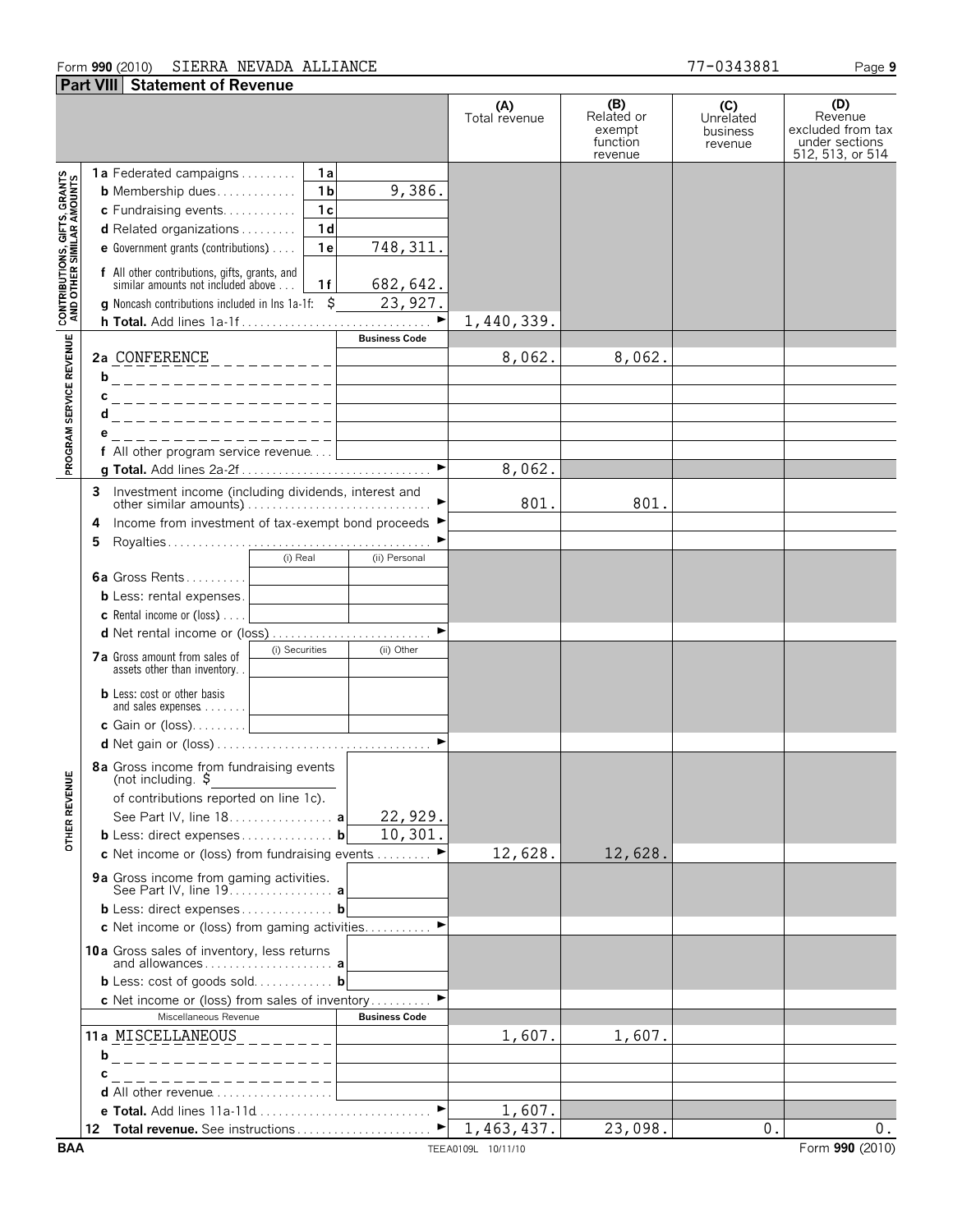#### Form **990** (2010) Page **10** SIERRA NEVADA ALLIANCE 77-0343881

### **Part IX Statement of Functional Expenses**

*Section 501(c)(3) and 501(c)(4) organizations must complete all columns. All other organizations must complete column (A) but are not required to complete columns (B), (C), and (D).*

|                | Do not include amounts reported on lines<br>6b, 7b, 8b, 9b, and 10b of Part VIII.                                                                                                                                                                  | (A)<br>Total expenses | (B)<br>Program service<br>expenses | (C)<br>Management and<br>general expenses | (D)<br>Fundraising<br>expenses |
|----------------|----------------------------------------------------------------------------------------------------------------------------------------------------------------------------------------------------------------------------------------------------|-----------------------|------------------------------------|-------------------------------------------|--------------------------------|
| 1.             | Grants and other assistance to governments<br>and organizations in the U.S. See Part IV,                                                                                                                                                           |                       |                                    |                                           |                                |
| $\mathfrak{p}$ | Grants and other assistance to individuals in<br>the U.S. See Part IV, line 22.                                                                                                                                                                    |                       |                                    |                                           |                                |
|                | 3 Grants and other assistance to governments,<br>organizations, and individuals outside the<br>U.S. See Part IV, lines 15 and $16$                                                                                                                 |                       |                                    |                                           |                                |
|                | 4 Benefits paid to or for members                                                                                                                                                                                                                  |                       |                                    |                                           |                                |
| 5.             | Compensation of current officers, directors,<br>trustees, and key employees                                                                                                                                                                        | 75,000.               | 64,359.                            | 7,191.                                    | 3,450.                         |
| 6              | Compensation not included above, to<br>disqualified persons (as defined under<br>section $4958(f)(1)$ and persons described                                                                                                                        | 0.                    | 0.                                 | 0.                                        | υ.                             |
| 7              | Other salaries and wages                                                                                                                                                                                                                           | 708,854.              | 608, 280.                          | 67,960.                                   | 32,614.                        |
| 8              | Pension plan contributions (include<br>section 401(k) and section 403(b)<br>employer contributions)                                                                                                                                                |                       |                                    |                                           |                                |
| 9              | Other employee benefits                                                                                                                                                                                                                            | 117,094.              | 106,970.                           | 5,800.                                    | 4,324.                         |
| 10             |                                                                                                                                                                                                                                                    | 67,600.               | 61,756.                            | 3,349.                                    | 2,495.                         |
|                | 11 Fees for services (non-employees):                                                                                                                                                                                                              |                       |                                    |                                           |                                |
|                | a Management                                                                                                                                                                                                                                       |                       |                                    |                                           |                                |
|                |                                                                                                                                                                                                                                                    |                       |                                    |                                           |                                |
|                |                                                                                                                                                                                                                                                    | 30,445.               | 9,500.                             | 20,945.                                   |                                |
|                |                                                                                                                                                                                                                                                    | 6,108.                | 6, 108.                            |                                           |                                |
|                | e Professional fundraising services. See Part IV, line 17                                                                                                                                                                                          |                       |                                    |                                           |                                |
|                | f Investment management fees                                                                                                                                                                                                                       |                       |                                    |                                           |                                |
|                |                                                                                                                                                                                                                                                    | 168,658.              | 158, 915.                          | 9,743.                                    |                                |
| 13             | 12 Advertising and promotion<br>Office expenses                                                                                                                                                                                                    | 77,519.               | 71,581.                            | 5,938.                                    |                                |
| 14             | Information technology                                                                                                                                                                                                                             |                       |                                    |                                           |                                |
| 15             |                                                                                                                                                                                                                                                    |                       |                                    |                                           |                                |
| 16             | Occupancy                                                                                                                                                                                                                                          | 30,252.               | 29,902.                            | 350.                                      |                                |
| 17             |                                                                                                                                                                                                                                                    | 24,225.               | 24, 152.                           | 73.                                       |                                |
| 18             | Payments of travel or entertainment<br>expenses for any federal, state, or local                                                                                                                                                                   |                       |                                    |                                           |                                |
| 19             | Conferences, conventions, and meetings                                                                                                                                                                                                             | 17,781.               | 17,503.                            | 278.                                      |                                |
| 20             |                                                                                                                                                                                                                                                    |                       |                                    |                                           |                                |
|                | 21 Payments to affiliates                                                                                                                                                                                                                          |                       |                                    |                                           |                                |
|                | 22 Depreciation, depletion, and amortization                                                                                                                                                                                                       | 5,246.                |                                    | 5,246.                                    |                                |
| 23<br>24       | $Insurance \ldots \ldots \ldots \ldots \ldots$<br>Other expenses. Itemize expenses not<br>covered above (List miscellaneous expenses<br>in line 24f. If line 24f amount exceeds 10%                                                                |                       |                                    |                                           |                                |
|                | a FISCAL SPONSORSHIP                                                                                                                                                                                                                               | 149,730.              | 149,730.                           |                                           |                                |
|                | <b>b MISCELLANEOUS</b>                                                                                                                                                                                                                             | 24,788.               | 862.                               | 869.                                      | 23,057.                        |
|                | c SUPPLIES & EQUIPMENT                                                                                                                                                                                                                             | 15,388.               | 14,874.                            | 514.                                      |                                |
|                | d<br>_________________                                                                                                                                                                                                                             |                       |                                    |                                           |                                |
| е              |                                                                                                                                                                                                                                                    |                       |                                    |                                           |                                |
|                |                                                                                                                                                                                                                                                    |                       |                                    |                                           |                                |
| 25             | Total functional expenses. Add lines 1 through 24f                                                                                                                                                                                                 | 1,518,688.            | 1,324,492.                         | 128,256.                                  | 65,940.                        |
| 26             | Joint costs. Check here $\blacktriangleright$<br>if following<br>SOP 98-2 (ASC 958-720). Complete this line<br>only if the organization reported in column<br>(B) joint costs from a combined educational<br>campaign and fundraising solicitation |                       |                                    |                                           |                                |

**BAA** Form **990** (2010)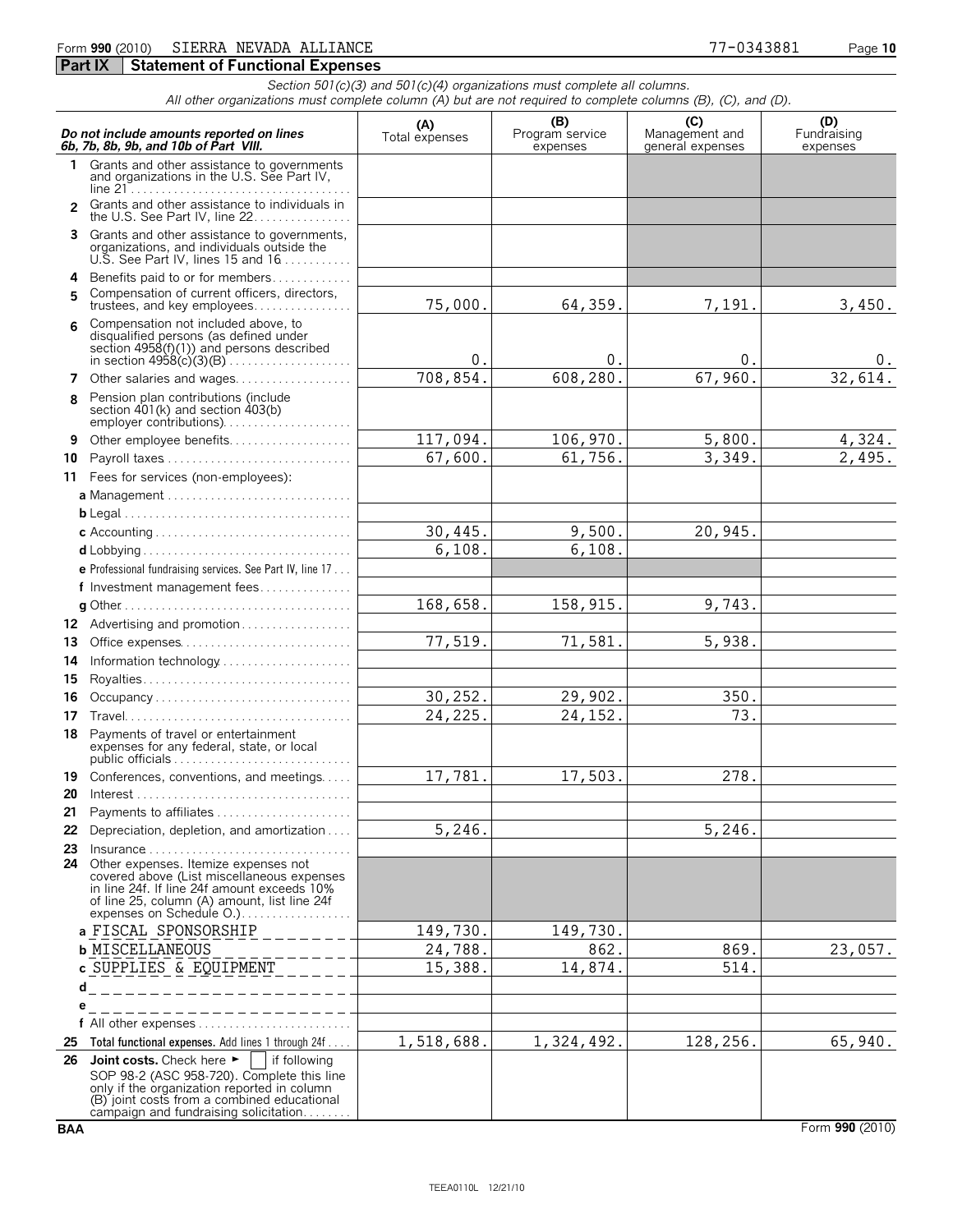#### Form **990** (2010) Page **11** SIERRA NEVADA ALLIANCE 77-0343881

|                       | <b>Part X</b> | <b>Balance Sheet</b>                                                                                                                                                                                                                            |  |              |                          |                |                    |
|-----------------------|---------------|-------------------------------------------------------------------------------------------------------------------------------------------------------------------------------------------------------------------------------------------------|--|--------------|--------------------------|----------------|--------------------|
|                       |               |                                                                                                                                                                                                                                                 |  |              | (A)<br>Beginning of year |                | (B)<br>End of year |
|                       | 1             |                                                                                                                                                                                                                                                 |  |              | 106, 103.                | 1              | 103,288.           |
|                       | 2             |                                                                                                                                                                                                                                                 |  |              | 269,218.                 | $\overline{2}$ | 247,759.           |
|                       | 3             |                                                                                                                                                                                                                                                 |  | 3            |                          |                |                    |
|                       |               |                                                                                                                                                                                                                                                 |  |              | 371,926.                 | 4              | 306,629.           |
|                       | 5             | Receivables from current and former officers, directors, trustees, key employees,<br>and highest compensated employees. Complete Part II of Schedule L                                                                                          |  | 5            |                          |                |                    |
|                       | 6             | Receivables from other disqualified persons (as defined under section 4958(f)(1)), persons described in section 4958(c)(3)(B), and contributing employers and<br>sponsoring organizations of section 501(c)(9) voluntary employees' beneficiary |  | 6            |                          |                |                    |
|                       | 7             |                                                                                                                                                                                                                                                 |  |              |                          | $\overline{7}$ |                    |
| A<br>S<br>S<br>F<br>T | 8             |                                                                                                                                                                                                                                                 |  |              |                          | 8              |                    |
| s                     | 9             |                                                                                                                                                                                                                                                 |  |              | 8,202.                   | 9              | 23,383.            |
|                       |               | <b>10a</b> Land, buildings, and equipment: cost or other basis.                                                                                                                                                                                 |  | 39,203.      |                          |                |                    |
|                       |               |                                                                                                                                                                                                                                                 |  | 35,568.      | 8,882.                   | 10c            | 3,635.             |
|                       | 11            |                                                                                                                                                                                                                                                 |  |              |                          | 11             |                    |
|                       | 12            |                                                                                                                                                                                                                                                 |  |              |                          | 12             |                    |
|                       | 13            | Investments – program-related. See Part IV, line 11                                                                                                                                                                                             |  |              |                          | 13             |                    |
|                       | 14            |                                                                                                                                                                                                                                                 |  | 14           |                          |                |                    |
|                       | 15            |                                                                                                                                                                                                                                                 |  | 15           |                          |                |                    |
|                       | 16            | Total assets. Add lines 1 through 15 (must equal line 34)                                                                                                                                                                                       |  |              | 764, 331.                | 16             | 684,694.           |
|                       | 17            |                                                                                                                                                                                                                                                 |  | 99,550       | 17                       | 64,017.        |                    |
|                       | 18            |                                                                                                                                                                                                                                                 |  | 18           |                          |                |                    |
|                       | 19            |                                                                                                                                                                                                                                                 |  | 130,823.     | 19                       | 193,144.       |                    |
|                       | 20            |                                                                                                                                                                                                                                                 |  |              | 20                       |                |                    |
| A<br>B                | 21            | Escrow or custodial account liability. Complete Part IV of Schedule D.                                                                                                                                                                          |  |              | 21                       |                |                    |
|                       | 22            |                                                                                                                                                                                                                                                 |  |              |                          |                |                    |
| т                     |               | Payables to current and former officers, directors, trustees, key employees, highest compensated employees, and disqualified persons. Complete Part II                                                                                          |  |              | 22                       |                |                    |
| E<br>S                | 23            | Secured mortgages and notes payable to unrelated third parties                                                                                                                                                                                  |  |              |                          | 23             |                    |
|                       | 24            | Unsecured notes and loans payable to unrelated third parties                                                                                                                                                                                    |  |              |                          | 24             |                    |
|                       | 25            |                                                                                                                                                                                                                                                 |  |              |                          | 25             |                    |
|                       | 26            |                                                                                                                                                                                                                                                 |  |              | 230, 373.                | 26             | 257,161.           |
| ŗ                     |               | Organizations that follow SFAS 117, check here $\blacktriangleright$ $ X $ and complete lines                                                                                                                                                   |  |              |                          |                |                    |
|                       |               | 27 through 29 and lines 33 and 34.                                                                                                                                                                                                              |  |              |                          |                |                    |
|                       | 27            |                                                                                                                                                                                                                                                 |  |              | 257,892.                 | 27             | 185,298.           |
| A<br>SHEWA            | 28            |                                                                                                                                                                                                                                                 |  | 276,066.     | 28                       | 242, 235.      |                    |
|                       | 29            |                                                                                                                                                                                                                                                 |  | 29           |                          |                |                    |
| R                     |               | Organizations that do not follow SFAS 117, check here ▶                                                                                                                                                                                         |  | and complete |                          |                |                    |
|                       |               | lines 30 through 34.                                                                                                                                                                                                                            |  |              |                          |                |                    |
| F<br>D<br>D           | 30            | Capital stock or trust principal, or current funds                                                                                                                                                                                              |  |              |                          | 30             |                    |
|                       | 31            | Paid-in or capital surplus, or land, building, or equipment fund                                                                                                                                                                                |  |              |                          | 31             |                    |
|                       | 32            | Retained earnings, endowment, accumulated income, or other funds                                                                                                                                                                                |  | 32           |                          |                |                    |
| <b>BALANCES</b>       | 33            |                                                                                                                                                                                                                                                 |  |              | 533, 958.                | 33             | 427,533.           |
|                       | 34            | Total liabilities and net assets/fund balances                                                                                                                                                                                                  |  |              | 764,331.                 | 34             | 684,694.           |
| <b>BAA</b>            |               |                                                                                                                                                                                                                                                 |  |              |                          |                | Form 990 (2010)    |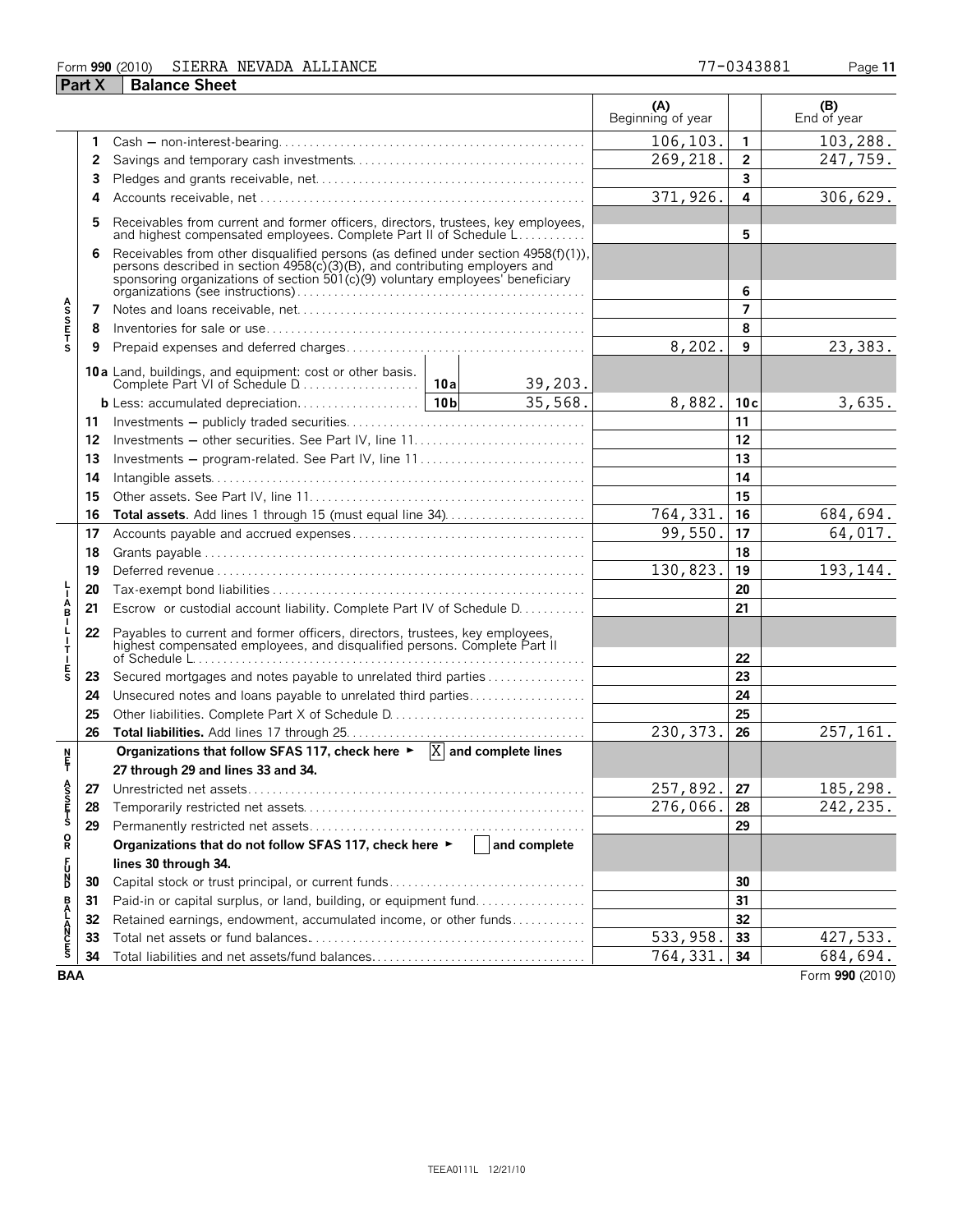| SIERRA NEVADA ALLIANCE<br>Form 990 (2010)                                                                                                                                                                                  | 77-0343881     |                 |             | Page 12 |
|----------------------------------------------------------------------------------------------------------------------------------------------------------------------------------------------------------------------------|----------------|-----------------|-------------|---------|
| Part XI<br><b>Reconciliation of Net Assets</b>                                                                                                                                                                             |                |                 |             |         |
|                                                                                                                                                                                                                            |                |                 |             |         |
|                                                                                                                                                                                                                            | $\mathbf{1}$   | 1,463,437.      |             |         |
|                                                                                                                                                                                                                            | $\overline{2}$ |                 | 1,518,688.  |         |
|                                                                                                                                                                                                                            | $\overline{3}$ |                 | $-55,251.$  |         |
| Net assets or fund balances at beginning of year (must equal Part X, line 33, column (A))<br>4                                                                                                                             | 4              |                 | 533,958.    |         |
| Other changes in net assets or fund balances (explain in Schedule O). SEE. SCHEDULE . Q                                                                                                                                    | 5              |                 | $-51, 174.$ |         |
| Net assets or fund balances at end of year. Combine lines 3, 4, and 5 (must equal Part X, line 33,                                                                                                                         | 6              |                 | 427,533.    |         |
| <b>Financial Statements and Reporting</b><br><b>Part XII</b>                                                                                                                                                               |                |                 |             |         |
|                                                                                                                                                                                                                            |                |                 |             |         |
| X Accrual<br>Accounting method used to prepare the Form 990:     Cash<br>Other                                                                                                                                             |                |                 | Yes.        | No      |
| If the organization changed its method of accounting from a prior year or checked 'Other,' explain<br>in Schedule O.                                                                                                       |                |                 |             |         |
| 2a Were the organization's financial statements compiled or reviewed by an independent accountant?                                                                                                                         |                | 2a              | Χ           |         |
| <b>b</b> Were the organization's financial statements audited by an independent accountant?                                                                                                                                |                | 2 <sub>b</sub>  | X           |         |
| c If 'Yes' to line 2a or 2b, does the organization have a committee that assumes responsibility for oversight of the audit,                                                                                                |                | 2c              | X           |         |
| If the organization changed either its oversight process or selection process during the tax year, explain<br>in Schedule O.                                                                                               |                |                 |             |         |
| d If 'Yes' to line 2a or 2b, check a box below to indicate whether the financial statements for the year were issued on a<br>separate basis, consolidated basis, or both:                                                  |                |                 |             |         |
| ΙX<br>Consolidated basis   Both consolidated and separate basis<br>Separate basis                                                                                                                                          |                |                 |             |         |
| 3a As a result of a federal award, was the organization required to undergo an audit or audits as set forth in the Single                                                                                                  |                | 3a              | Χ           |         |
| b If 'Yes,' did the organization undergo the required audit or audits? If the organization did not undergo the required audit<br>or audits, explain why in Schedule O and describe any steps taken to undergo such audits. |                | 3 <sub>b</sub>  | X           |         |
| <b>BAA</b>                                                                                                                                                                                                                 |                | Form 990 (2010) |             |         |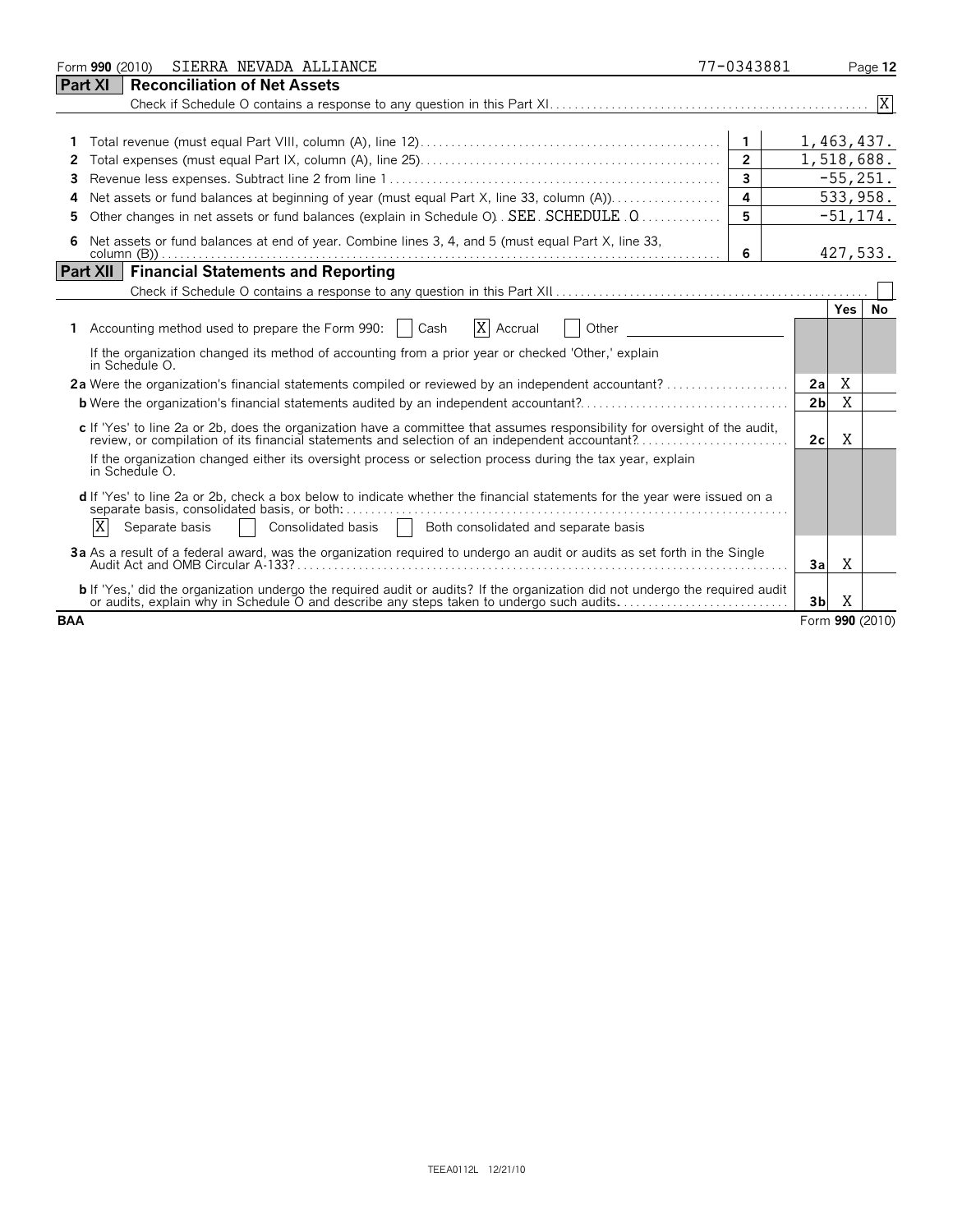| <b>SCHEDULE A</b> |                                     |  |
|-------------------|-------------------------------------|--|
|                   | $(F_{\alpha r}$ m 990 or 990. $F$ 7 |  |

## **(Form 990 or 990-EZ) Public Charity Status and Public Support**

**Complete if the organization is a section 501(c)(3) organization or a section 4947(a)(1) nonexempt charitable trust.**

| OMB No. 1545-0047 |  |
|-------------------|--|
|                   |  |

| Complete if the organization is a section build by digamzation or a section<br>4947(a)(1) nonexempt charitable trust.       |                                                                                                                                                                                                                                                                                                                                                                                                                                                                                    |                                                                                                                                                                                                                |                                    |                                                                                       |                                |                                           | <b>Open to Public</b> |                                                                             |                                       |                   |    |
|-----------------------------------------------------------------------------------------------------------------------------|------------------------------------------------------------------------------------------------------------------------------------------------------------------------------------------------------------------------------------------------------------------------------------------------------------------------------------------------------------------------------------------------------------------------------------------------------------------------------------|----------------------------------------------------------------------------------------------------------------------------------------------------------------------------------------------------------------|------------------------------------|---------------------------------------------------------------------------------------|--------------------------------|-------------------------------------------|-----------------------|-----------------------------------------------------------------------------|---------------------------------------|-------------------|----|
| Department of the Treasury<br>► Attach to Form 990 or Form 990-EZ. ► See separate instructions.<br>Internal Revenue Service |                                                                                                                                                                                                                                                                                                                                                                                                                                                                                    |                                                                                                                                                                                                                |                                    |                                                                                       |                                |                                           |                       |                                                                             |                                       | <b>Inspection</b> |    |
| Name of the organization                                                                                                    |                                                                                                                                                                                                                                                                                                                                                                                                                                                                                    |                                                                                                                                                                                                                |                                    |                                                                                       |                                |                                           |                       |                                                                             | <b>Employer identification number</b> |                   |    |
| SIERRA NEVADA ALLIANCE<br>Part I                                                                                            | <b>Reason for Public Charity Status (All organizations must complete this part.) See instructions.</b>                                                                                                                                                                                                                                                                                                                                                                             |                                                                                                                                                                                                                |                                    |                                                                                       |                                |                                           |                       | 77-0343881                                                                  |                                       |                   |    |
|                                                                                                                             |                                                                                                                                                                                                                                                                                                                                                                                                                                                                                    |                                                                                                                                                                                                                |                                    |                                                                                       |                                |                                           |                       |                                                                             |                                       |                   |    |
| 1                                                                                                                           |                                                                                                                                                                                                                                                                                                                                                                                                                                                                                    | The organization is not a private foundation because it is: (For lines 1 through 11, check only one box.)<br>A church, convention of churches or association of churches described in section 170(b)(1)(A)(i). |                                    |                                                                                       |                                |                                           |                       |                                                                             |                                       |                   |    |
| 2                                                                                                                           | A school described in section 170(b)(1)(A)(ii). (Attach Schedule E.)                                                                                                                                                                                                                                                                                                                                                                                                               |                                                                                                                                                                                                                |                                    |                                                                                       |                                |                                           |                       |                                                                             |                                       |                   |    |
| 3                                                                                                                           | A hospital or a cooperative hospital service organization described in section 170(b)(1)(A)(iii).                                                                                                                                                                                                                                                                                                                                                                                  |                                                                                                                                                                                                                |                                    |                                                                                       |                                |                                           |                       |                                                                             |                                       |                   |    |
| 4                                                                                                                           |                                                                                                                                                                                                                                                                                                                                                                                                                                                                                    |                                                                                                                                                                                                                |                                    |                                                                                       |                                |                                           |                       |                                                                             |                                       |                   |    |
| 5                                                                                                                           | A medical research organization operated in conjunction with a hospital described in section 170(b)(1)(A)(iii). Enter the hospital's<br>name, city, and state:<br>An organization operated for the benefit of a college or university owned or operated by a governmental unit described in section                                                                                                                                                                                |                                                                                                                                                                                                                |                                    |                                                                                       |                                |                                           |                       |                                                                             |                                       |                   |    |
|                                                                                                                             | 170(b) $(1)(A)(iv)$ . (Complete Part II.)                                                                                                                                                                                                                                                                                                                                                                                                                                          |                                                                                                                                                                                                                |                                    |                                                                                       |                                |                                           |                       |                                                                             |                                       |                   |    |
| 6<br>7                                                                                                                      | A federal, state, or local government or governmental unit described in section 170(b)(1)(A)(v).                                                                                                                                                                                                                                                                                                                                                                                   |                                                                                                                                                                                                                |                                    |                                                                                       |                                |                                           |                       |                                                                             |                                       |                   |    |
|                                                                                                                             | An organization that normally receives a substantial part of its support from a governmental unit or from the general public described<br>in section 170(b)(1)(A)(vi). (Complete Part II.)                                                                                                                                                                                                                                                                                         |                                                                                                                                                                                                                |                                    |                                                                                       |                                |                                           |                       |                                                                             |                                       |                   |    |
| 8                                                                                                                           | A community trust described in section 170(b)(1)(A)(vi). (Complete Part II.)                                                                                                                                                                                                                                                                                                                                                                                                       |                                                                                                                                                                                                                |                                    |                                                                                       |                                |                                           |                       |                                                                             |                                       |                   |    |
| 9                                                                                                                           | An organization that normally receives: (1) more than 33-1/3% of its support from contributions, membership fees, and gross receipts<br>from activities related to its exempt functions - subject to certain exceptions, and (2) no more than 33-1/3% of its support from gross<br>investment income and unrelated business taxable income (less section 511 tax) from businesses acquired by the organization after<br>June 30, 1975. See section 509(a)(2). (Complete Part III.) |                                                                                                                                                                                                                |                                    |                                                                                       |                                |                                           |                       |                                                                             |                                       |                   |    |
| 10                                                                                                                          | An organization organized and operated exclusively to test for public safety. See section 509(a)(4).                                                                                                                                                                                                                                                                                                                                                                               |                                                                                                                                                                                                                |                                    |                                                                                       |                                |                                           |                       |                                                                             |                                       |                   |    |
| 11                                                                                                                          | An organization organized and operated exclusively for the benefit of, to perform the functions of, or carry out the purposes of one or<br>more publicly supported organizations described in section 509(a)(1) or section 509(a)(2). See section 509(a)(3). Check the box that<br>describes the type of supporting organization and complete lines 11e through 11h.                                                                                                               |                                                                                                                                                                                                                |                                    |                                                                                       |                                |                                           |                       |                                                                             |                                       |                   |    |
| Type I<br>a                                                                                                                 | Type II<br>b                                                                                                                                                                                                                                                                                                                                                                                                                                                                       | $c \mid$                                                                                                                                                                                                       | Type III - Functionally integrated |                                                                                       |                                |                                           |                       |                                                                             | Type $III - Other$                    |                   |    |
| е<br>section 509(a)(2).                                                                                                     | By checking this box, I certify that the organization is not controlled directly or indirectly by one or more disqualified persons<br>other than foundation managers and other than one or more publicly supported organizations described in section 509(a)(1) or                                                                                                                                                                                                                 |                                                                                                                                                                                                                |                                    |                                                                                       |                                |                                           |                       |                                                                             |                                       |                   |    |
| f                                                                                                                           | If the organization received a written determination from the IRS that is a Type I, Type II or Type III supporting organization,                                                                                                                                                                                                                                                                                                                                                   |                                                                                                                                                                                                                |                                    |                                                                                       |                                |                                           |                       |                                                                             |                                       |                   |    |
| g                                                                                                                           | Since August 17, 2006, has the organization accepted any gift or contribution from any of the following persons?                                                                                                                                                                                                                                                                                                                                                                   |                                                                                                                                                                                                                |                                    |                                                                                       |                                |                                           |                       |                                                                             |                                       |                   |    |
|                                                                                                                             |                                                                                                                                                                                                                                                                                                                                                                                                                                                                                    |                                                                                                                                                                                                                |                                    |                                                                                       |                                |                                           |                       |                                                                             |                                       | Yes               | No |
| (i)                                                                                                                         | A person who directly or indirectly controls, either alone or together with persons described in (ii) and (iii)                                                                                                                                                                                                                                                                                                                                                                    |                                                                                                                                                                                                                |                                    |                                                                                       |                                |                                           |                       |                                                                             | 11 g (i)                              |                   |    |
| (ii)                                                                                                                        |                                                                                                                                                                                                                                                                                                                                                                                                                                                                                    |                                                                                                                                                                                                                |                                    |                                                                                       |                                |                                           |                       |                                                                             | 11 g (ii)                             |                   |    |
|                                                                                                                             |                                                                                                                                                                                                                                                                                                                                                                                                                                                                                    |                                                                                                                                                                                                                |                                    |                                                                                       |                                |                                           |                       |                                                                             | 11g (iii)                             |                   |    |
| h                                                                                                                           | Provide the following information about the supported organization(s).                                                                                                                                                                                                                                                                                                                                                                                                             |                                                                                                                                                                                                                |                                    |                                                                                       |                                |                                           |                       |                                                                             |                                       |                   |    |
| (i) Name of supported<br>organization                                                                                       | $(ii)$ $EIN$                                                                                                                                                                                                                                                                                                                                                                                                                                                                       | (iii) Type of organization<br>(described on lines 1-9<br>above or IRC section<br>(see instructions))                                                                                                           |                                    | (iv) is the<br>organization in<br>column (i) listed in<br>your governing<br>document? | column (i) of<br>your support? | (v) Did you notify<br>the organization in |                       | $(vi)$ is the<br>organization in<br>column (i)<br>organized in the<br>U.S.? | (vii) Amount of support               |                   |    |
|                                                                                                                             |                                                                                                                                                                                                                                                                                                                                                                                                                                                                                    |                                                                                                                                                                                                                | Yes                                | No                                                                                    | Yes                            | No                                        | Yes                   | No                                                                          |                                       |                   |    |
| (A)                                                                                                                         |                                                                                                                                                                                                                                                                                                                                                                                                                                                                                    |                                                                                                                                                                                                                |                                    |                                                                                       |                                |                                           |                       |                                                                             |                                       |                   |    |
|                                                                                                                             |                                                                                                                                                                                                                                                                                                                                                                                                                                                                                    |                                                                                                                                                                                                                |                                    |                                                                                       |                                |                                           |                       |                                                                             |                                       |                   |    |
| (B)                                                                                                                         |                                                                                                                                                                                                                                                                                                                                                                                                                                                                                    |                                                                                                                                                                                                                |                                    |                                                                                       |                                |                                           |                       |                                                                             |                                       |                   |    |
| $\overline{c}$                                                                                                              |                                                                                                                                                                                                                                                                                                                                                                                                                                                                                    |                                                                                                                                                                                                                |                                    |                                                                                       |                                |                                           |                       |                                                                             |                                       |                   |    |
| (D)                                                                                                                         |                                                                                                                                                                                                                                                                                                                                                                                                                                                                                    |                                                                                                                                                                                                                |                                    |                                                                                       |                                |                                           |                       |                                                                             |                                       |                   |    |
| (E)                                                                                                                         |                                                                                                                                                                                                                                                                                                                                                                                                                                                                                    |                                                                                                                                                                                                                |                                    |                                                                                       |                                |                                           |                       |                                                                             |                                       |                   |    |
| Total                                                                                                                       |                                                                                                                                                                                                                                                                                                                                                                                                                                                                                    |                                                                                                                                                                                                                |                                    |                                                                                       |                                |                                           |                       |                                                                             |                                       |                   |    |

**BAA For Paperwork Reduction Act Notice, see the Instructions for Form 990 or 990-EZ.** Schedule **A** (Form 990 or 990-EZ) 2010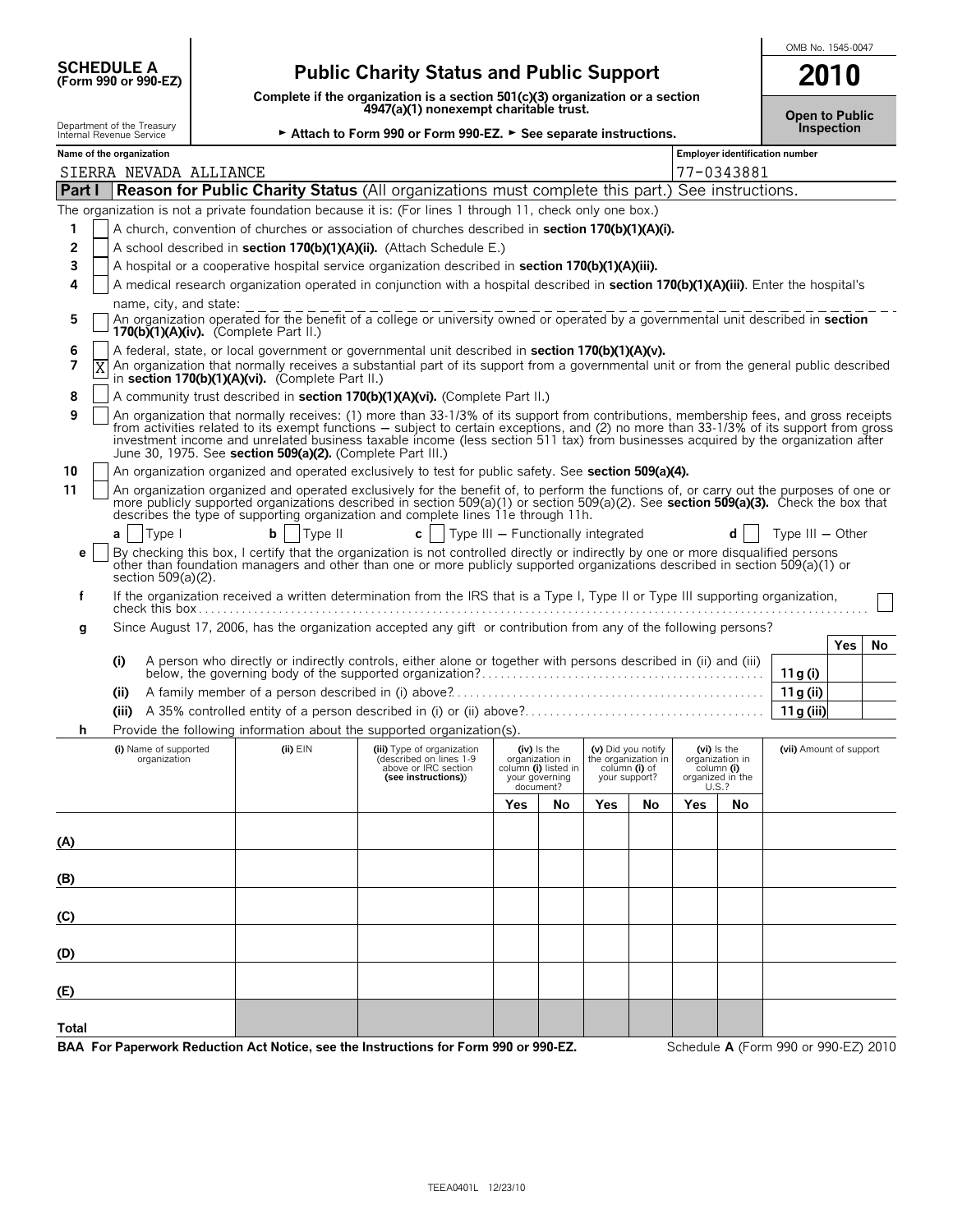#### **Part II Support Schedule for Organizations Described in Sections 170(b)(1)(A)(iv) and 170(b)(1)(A)(vi)**

(Complete only if you checked the box on line 5, 7, or 8 of Part I or if the organization failed to qualify under Part III. If the organization fails to qualify under the tests listed below, please complete Part III.)

|     | <b>Section A. Public Support</b>                                                                                                                                                                                                                                                                                                                                                                            |            |                           |            |            |            |                                      |  |
|-----|-------------------------------------------------------------------------------------------------------------------------------------------------------------------------------------------------------------------------------------------------------------------------------------------------------------------------------------------------------------------------------------------------------------|------------|---------------------------|------------|------------|------------|--------------------------------------|--|
|     | Calendar year (or fiscal year<br>beginning in) $\rightarrow$                                                                                                                                                                                                                                                                                                                                                | (a) 2006   | (b) 2007                  | $(c)$ 2008 | $(d)$ 2009 | (e) 2010   | (f) Total                            |  |
|     | 1 Gifts, grants, contributions, and<br>membership fees received. (Do<br>not include 'unusual grants.').                                                                                                                                                                                                                                                                                                     |            | $2,808,801.$   1,130,277. | 1,260,805. | 798,305.   | 1,440,339. | 7,438,527.                           |  |
|     | 2 Tax revenues levied for the<br>organization's benefit and<br>either paid to it or expended<br>on its behalf                                                                                                                                                                                                                                                                                               |            |                           |            |            |            | $0$ .                                |  |
| 3   | The value of services or<br>facilities furnished by a<br>governmental unit to the<br>organization without charge                                                                                                                                                                                                                                                                                            |            |                           |            |            |            | 0.                                   |  |
|     | 4 Total. Add lines 1 through 3                                                                                                                                                                                                                                                                                                                                                                              | 2,808,801. | 1,130,277.                | 1,260,805. | 798,305.   | 1,440,339. | 7,438,527.                           |  |
| 5   | The portion of total<br>contributions by each person<br>(other than a governmental<br>unit or publicly supported<br>organization) included on line 1<br>that exceeds 2% of the amount<br>shown on line 11, column (f)                                                                                                                                                                                       |            |                           |            |            |            | $0$ .                                |  |
|     | 6 Public support. Subtract line 5<br>from line $4 \ldots \ldots \ldots \ldots \ldots$                                                                                                                                                                                                                                                                                                                       |            |                           |            |            |            | 7,438,527.                           |  |
|     | <b>Section B. Total Support</b>                                                                                                                                                                                                                                                                                                                                                                             |            |                           |            |            |            |                                      |  |
|     | Calendar year (or fiscal year<br>beginning in) $\rightarrow$                                                                                                                                                                                                                                                                                                                                                | (a) 2006   | (b) 2007                  | $(c)$ 2008 | $(d)$ 2009 | (e) 2010   | (f) Total                            |  |
|     | 7 Amounts from line 4.                                                                                                                                                                                                                                                                                                                                                                                      | 2,808,801. | 1,130,277.                | 1,260,805. | 798,305.   | 1,440,339. | 7,438,527.                           |  |
| 8   | Gross income from interest,<br>dividends, payments received<br>on securities loans, rents,<br>royalties and income from<br>similar sources                                                                                                                                                                                                                                                                  | 10,075.    | 8,685.                    | 4,347.     | 2,688.     | 801.       | 26,596.                              |  |
| 9   | Net income from unrelated<br>business activities, whether or<br>not the business is regularly<br>carried on                                                                                                                                                                                                                                                                                                 |            |                           |            |            |            | $0$ .                                |  |
|     | 10 Other income. Do not include<br>gain or loss from the sale of<br>capital assets (Explain in<br>Part IV.) SEE PART JV                                                                                                                                                                                                                                                                                     |            |                           |            | 10,988.    | 24,536.    | 35,524.                              |  |
|     | 11 Total support. Add lines 7<br>through $10$                                                                                                                                                                                                                                                                                                                                                               |            |                           |            |            |            | 7,500,647.                           |  |
| 12. | Gross receipts from related activities, etc (see instructions)                                                                                                                                                                                                                                                                                                                                              |            |                           |            |            | 12         | 36,481.                              |  |
|     | 13 First five years. If the Form 990 is for the organization's first, second, third, fourth, or fifth tax year as a section 501(c)(3)                                                                                                                                                                                                                                                                       |            |                           |            |            |            | $\blacktriangleright \Box$           |  |
|     | <b>Section C. Computation of Public Support Percentage</b>                                                                                                                                                                                                                                                                                                                                                  |            |                           |            |            |            |                                      |  |
|     | 14 Public support percentage for 2010 (line 6, column (f) divided by line 11, column (f)                                                                                                                                                                                                                                                                                                                    |            |                           |            |            | 14<br>15   | 99.2%<br>99.3%                       |  |
| 15. |                                                                                                                                                                                                                                                                                                                                                                                                             |            |                           |            |            |            |                                      |  |
|     | <b>16 a 33-1/3% support test - 2010.</b> If the organization did not check the box on line 13, and the line 14 is 33-1/3% or more, check this box $\overline{X}$                                                                                                                                                                                                                                            |            |                           |            |            |            |                                      |  |
|     | <b>b 33-1/3% support test - 2009.</b> If the organization did not check a box on line 13 or 16a, and line 15 is 33-1/3% or more, check this box                                                                                                                                                                                                                                                             |            |                           |            |            |            |                                      |  |
|     | 17a 10%-facts-and-circumstances test - 2010. If the organization did not check a box on line 13, 16a, or 16b, and line 14 is 10%<br>or more, and if the organization meets the 'facts-and-circumstances' test, check this box and stop here. Explain in Part IV how<br>the organization meets the 'facts-and-circumstances' test. The organization qualifies as a publicly supported organization           |            |                           |            |            |            |                                      |  |
|     | <b>b 10%-facts-and-circumstances test – 2009.</b> If the organization did not check a box on line 13, 16a, 16b, or 17a, and line 15 is 10%<br>or more, and if the organization meets the 'facts-and-circumstances' test, check this box and stop here. Explain in Part IV how the<br>organization meets the 'facts-and-circumstances' test. The organization qualifies as a publicly supported organization |            |                           |            |            |            |                                      |  |
| 18  | Private foundation. If the organization did not check a box on line 13, 16a, 16b, 17a, or 17b, check this box and see instructions                                                                                                                                                                                                                                                                          |            |                           |            |            |            |                                      |  |
| BAA |                                                                                                                                                                                                                                                                                                                                                                                                             |            |                           |            |            |            | Schedule A (Form 990 or 990-EZ) 2010 |  |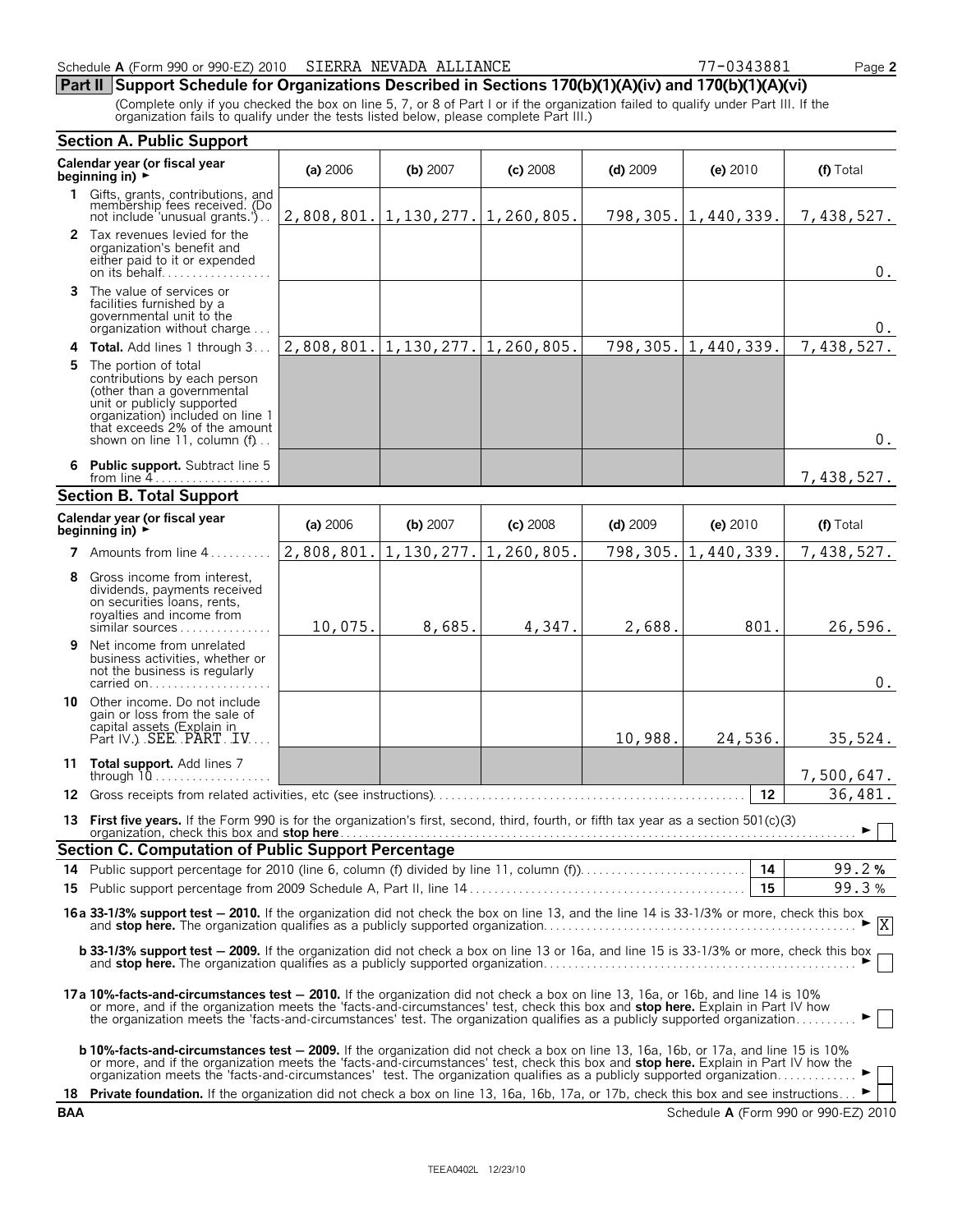#### **Part III** Support Schedule for Organizations Described in Section 509(a)(2)

(Complete only if you checked the box on line 9 of Part I or if the organization failed to qualify under Part II. If the organization fails to qualify under the tests listed below, please complete Part II.)

|    | <b>Section A. Public Support</b>                                                                                                                                                                                                                                                                             |          |          |            |            |            |    |                          |
|----|--------------------------------------------------------------------------------------------------------------------------------------------------------------------------------------------------------------------------------------------------------------------------------------------------------------|----------|----------|------------|------------|------------|----|--------------------------|
|    | Calendar year (or fiscal yr beginning in) >                                                                                                                                                                                                                                                                  | (a) 2006 | (b) 2007 | $(c)$ 2008 | $(d)$ 2009 | $(e)$ 2010 |    | (f) Total                |
|    | 1 Gifts, grants, contributions<br>and membership fees<br>received. (Do not include<br>any 'unusual grants.')                                                                                                                                                                                                 |          |          |            |            |            |    |                          |
|    | 2 Gross receipts from admis-<br>sions, merchandise sold or<br>services performed, or facilities<br>furnished in any activity that is<br>related to the organization's                                                                                                                                        |          |          |            |            |            |    |                          |
| 3. | tax-exempt purpose<br>Gross receipts from activities<br>that are not an unrelated trade<br>or business under section 513.                                                                                                                                                                                    |          |          |            |            |            |    |                          |
|    | 4 Tax revenues levied for the<br>organization's benefit and<br>either paid to or expended on                                                                                                                                                                                                                 |          |          |            |            |            |    |                          |
| 5. | The value of services or<br>facilities furnished by a<br>governmental unit to the<br>organization without charge                                                                                                                                                                                             |          |          |            |            |            |    |                          |
|    | <b>6 Total.</b> Add lines 1 through 5<br><b>7a</b> Amounts included on lines 1,<br>2, and 3 received from<br>disqualified persons                                                                                                                                                                            |          |          |            |            |            |    |                          |
|    | <b>b</b> Amounts included on lines 2<br>and 3 received from other than<br>disqualified persons that<br>exceed the greater of \$5,000 or<br>1% of the amount on line 13                                                                                                                                       |          |          |            |            |            |    |                          |
|    | c Add lines $7a$ and $7b$                                                                                                                                                                                                                                                                                    |          |          |            |            |            |    |                          |
|    | 8 Public support (Subtract line<br>7c from line 6.)                                                                                                                                                                                                                                                          |          |          |            |            |            |    |                          |
|    | <b>Section B. Total Support</b>                                                                                                                                                                                                                                                                              |          |          |            |            |            |    |                          |
|    | Calendar year (or fiscal yr beginning in) $\blacktriangleright$                                                                                                                                                                                                                                              | (a) 2006 | (b) 2007 | $(c)$ 2008 | $(d)$ 2009 | $(e)$ 2010 |    | (f) Total                |
|    | <b>9</b> Amounts from line $6$                                                                                                                                                                                                                                                                               |          |          |            |            |            |    |                          |
|    | <b>10 a</b> Gross income from interest,<br>dividends, payments received<br>on securities loans, rents,<br>royalties and income from<br>$similar$ sources $\ldots \ldots \ldots$<br><b>b</b> Unrelated business taxable<br>income (less section 511<br>taxes) from businesses<br>acquired after June 30, 1975 |          |          |            |            |            |    |                          |
|    | c Add lines 10a and $10b$<br><b>11</b> Net income from unrelated business<br>activities not included in line 10b,<br>whether or not the business is<br>regularly carried on $\dots\dots\dots\dots$                                                                                                           |          |          |            |            |            |    |                          |
|    | 12 Other income. Do not include<br>gain or loss from the sale of<br>capital assets (Explain in                                                                                                                                                                                                               |          |          |            |            |            |    |                          |
|    | 13 Total support. (Add Ins 9, 10c, 11, and 12.)                                                                                                                                                                                                                                                              |          |          |            |            |            |    |                          |
|    | 14 First five years. If the Form 990 is for the organization's first, second, third, fourth, or fifth tax year as a section 501(c)(3) organization, check this box and stop here <i>manufally</i> and the content of the section of                                                                          |          |          |            |            |            |    |                          |
|    | <b>Section C. Computation of Public Support Percentage</b>                                                                                                                                                                                                                                                   |          |          |            |            |            |    |                          |
|    | 15 Public support percentage for 2010 (line 8, column (f) divided by line 13, column (f)                                                                                                                                                                                                                     |          |          |            |            |            | 15 | ್ಠಿ                      |
|    |                                                                                                                                                                                                                                                                                                              |          |          |            |            |            |    | $\,{}^{\circ}\!\!\delta$ |
|    | Section D. Computation of Investment Income Percentage                                                                                                                                                                                                                                                       |          |          |            |            |            |    |                          |
|    | 17 Investment income percentage for 2010 (line 10c, column (f) divided by line 13, column (f)                                                                                                                                                                                                                |          |          |            |            |            | 17 | နွ                       |
|    |                                                                                                                                                                                                                                                                                                              |          |          |            |            |            | 18 | $\rm _{\circ}^{\circ}$   |
|    | 19a 33-1/3% support tests - 2010. If the organization did not check the box on line 14, and line 15 is more than 33-1/3%, and line 17 is not more than 33-1/3%, check this box and stop here. The organization qualifies as a                                                                                |          |          |            |            |            |    |                          |
|    | b 33-1/3% support tests - 2009. If the organization did not check a box on line 14 or line 19a, and line 16 is more than 33-1/3%, and<br>line 18 is not more than 33-1/3%, check this box and stop here. The organization qualifies as a publicly supported organization                                     |          |          |            |            |            |    |                          |
|    | 20 Private foundation. If the organization did not check a box on line 14, 19a, or 19b, check this box and see instructions                                                                                                                                                                                  |          |          |            |            |            |    |                          |